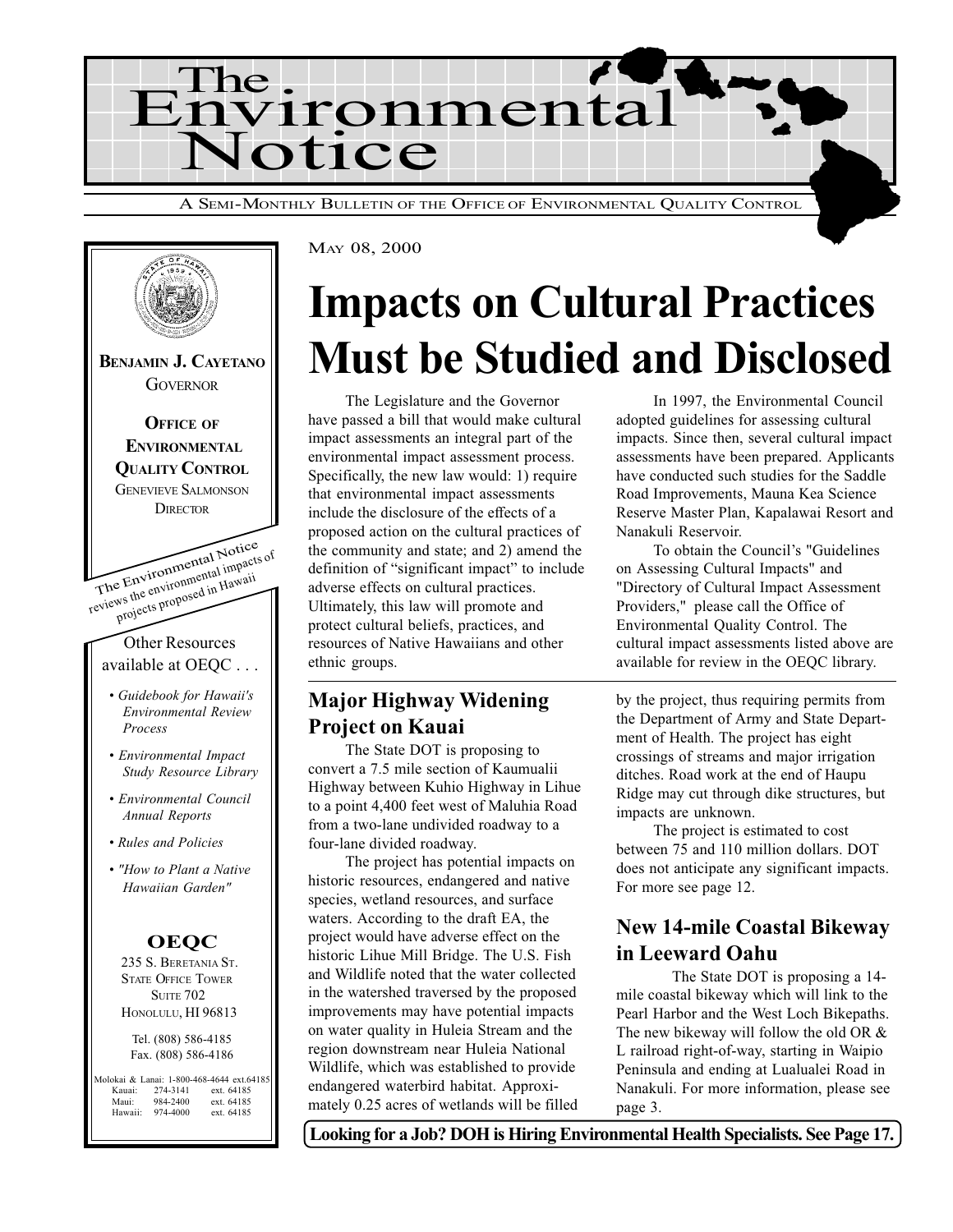# Table of Contents

MAY 08, 2000

# **1** Oahu Notices

#### Draft Environmental Assessments

| (1) Honolulu Police Training Academy Indoor Firing Range, Waipahu 3             |  |
|---------------------------------------------------------------------------------|--|
| Final Environmental Assessments/Findings of No Signifi-<br>cant Impacts (FONSI) |  |

#### Previously Published Projects Pending Public Comments

## **5 Maui Notices**

#### National Environmental Policy Act

| (1) Kahului Digital Airport Surveillance Radar Installation-Draft EA  8 |
|-------------------------------------------------------------------------|
|                                                                         |

#### Withdrawal

## 6 Hawaii Notices

| <b>Draft Environmental Assessments</b>                                 |  |
|------------------------------------------------------------------------|--|
|                                                                        |  |
| Final Environmental Assessments/Findings of No Signifi-<br>cant Impact |  |
| (2) Pepeekeo Sale of Easement for Telecommunication Tower  9           |  |
| <b>Previously Published Projects Pending Public Comments</b>           |  |

| Treviously Tublished Trojects Fending Tublic Comments |  |
|-------------------------------------------------------|--|
|                                                       |  |
|                                                       |  |

## **Exauai Notices**

#### Draft Environmental Assessments

| (1) Kauai Centralized District Office and Baseyard Complex  11 |
|----------------------------------------------------------------|
| (2) Kauai Community College Sewage Treatment Plant             |
|                                                                |
| (3) Kaumualii Highway Improvements, Lihue to                   |
|                                                                |

## **≰ Shoreline Notices**

## **LANDITION COMMISSION Notices**

#### **At Coastal Zone News**

| (1) Federal Funding to Expand and Improve Isaac Hale Beach Park,     |
|----------------------------------------------------------------------|
|                                                                      |
| (2) Federal Funding to Improve Ahalanui County Park, Puna, Hawaii 15 |
| (3) Establish an Offshore Commercial Fish Farm, Ewa Beach, Oahu 16   |
| (4) Road Crossing and Culvert at Kumukumu Stream, Kealia, Kauai 16   |
| (5) Emergency Closure of Northwestern Hawaiian Islands Commercial    |
|                                                                      |
| Marine and Coastal Zone Management Advisory Group  16                |

# V Pollution Control Permits

|--|

#### **b DOH Enforcement Notices**

| Formal Enforcement Actions and Settlements Completed by DOH  19 |  |
|-----------------------------------------------------------------|--|

#### $\blacktriangleright$  Announcements



OEQC intends to make the information in this bulletin accessible to everyone. Individuals that require this material in a different format (such as large type or braille), should contact our office for assistance.

The Environmental Notice **Office of Environmental Quality Control Control Page 2**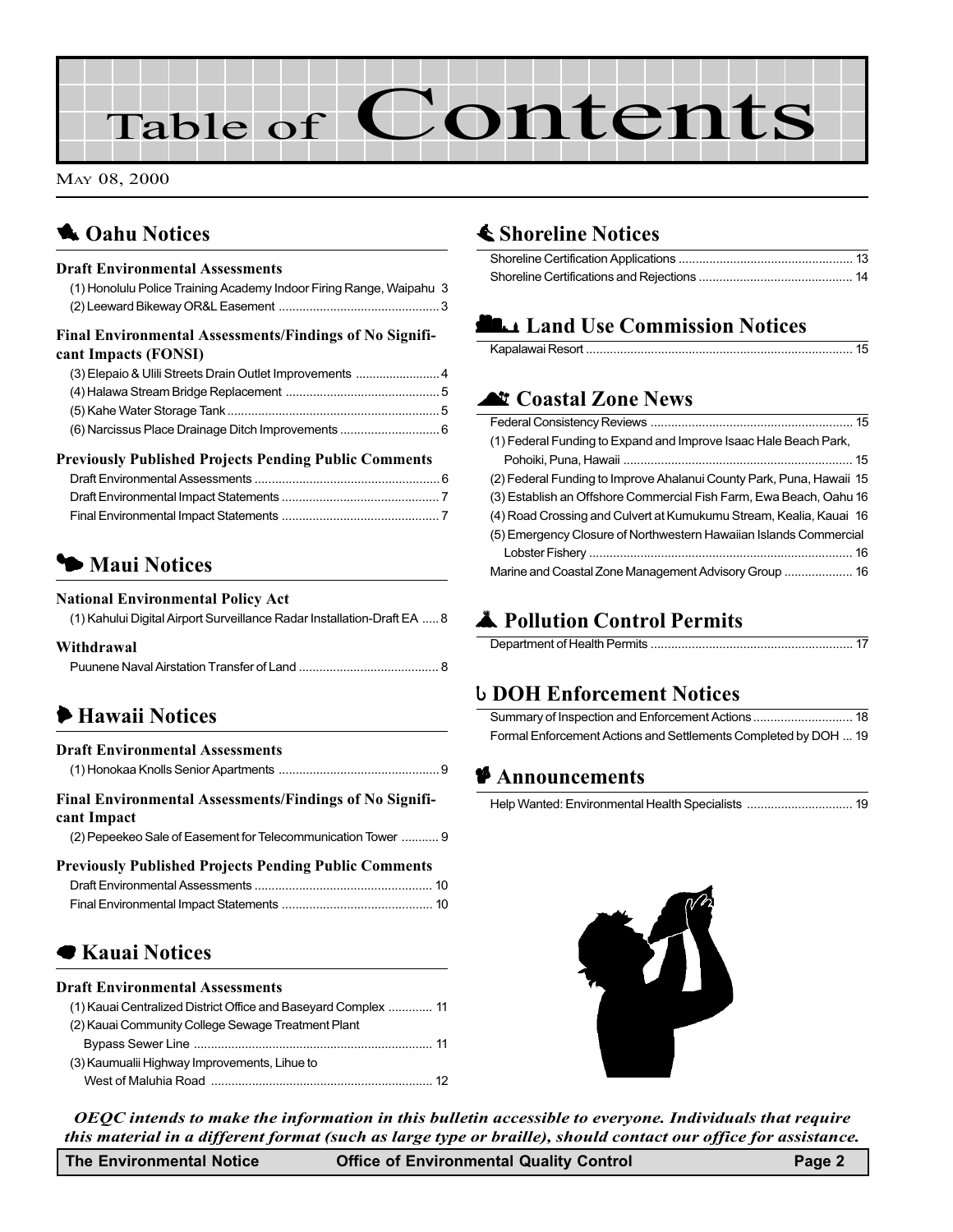# Oahu Notices

## Draft Environmental Assessments

# 1 (1) Honolulu Police Training Academy Indoor Firing Range, Waipahu

| District:             | Ewa                                   |
|-----------------------|---------------------------------------|
| TMK:                  | 9-3-2: por. 9                         |
| Applicant:            | Department of Design & Construc-      |
|                       | tion                                  |
|                       | 650 South King Street                 |
|                       | Honolulu, Hawaii 96813                |
|                       | Contact: Curtis Kushimaejo (527-6332) |
|                       | <b>Approving Agency/Accepting</b>     |
| <b>Authority:</b>     | same as above                         |
| Consultant:           | Gerald Park (942-7484)                |
|                       | 1400 Rycroft St. Suite 876            |
|                       | Honolulu, Hawaii 96814                |
| <b>Public Comment</b> |                                       |
| Deadline:             | June 7, 2000                          |

| Deadhne.       | $J$ une $\ell$ , $2000$                     |
|----------------|---------------------------------------------|
| Status:        | DEA First Notice pending public comment.    |
|                | Address comments to the applicant with      |
|                | copies to the consultant and OEQC.          |
| <b>Permits</b> | SMA, Grubbing, Grading, Stockpiling;        |
| Required:      | Building, Sidewalk/Driveway and Demoli-     |
|                | tion Work; Certificate of Occupancy;        |
|                | Pollution Controls Variances; Air Pollution |
|                | Control.                                    |
|                |                                             |

The Department of Design and Construction, City and County of Honolulu, proposes to construct an indoor firing range on the grounds of the Honolulu Police Academy located on Waipio Peninsula in the town of Waipahu, portion Waipio, Ewa District, Oahu.

The proposed indoor firing range and support facilities will be housed in a structure to be constructed on approximately 42,000 square feet of vacant land located on the eastern portion of the Police Academy. The rectangular shaped structure measures approximately 38,100 square feet (254 feet long X 150 feet wide) overall. The building floor (mat or pile foundation) and walls will be constructed of poured in place concrete with walls a minimum of 8" thick. Generally, the building will be a one-story structure about 20-feet in height. Approximately 90% of the structure is devoted to the qualifying range. The remaining building space would house support facilities including a simulation room, briefing room, repair

room, target storage alcove, rangemaster's room, office, men and women's toilets, shower and locker room, and kitchenette.

 $(1, 2)$   $\qquad \qquad \mathcal{A}$ 

 $5$   $4^{\circ}$  6

4

The qualifying range will be open 24 hours a day, Mondays through Fridays. HPD has and will continue to be on an accelerated recruit training schedule to put trained police officers into the field. HPD also will hold qualification classes twice a year for its 2,000+ officers.

The project will be built in one phase at an estimated cost of \$9.88 million and will be funded by the City and County of Honolulu. Construction will commence after all necessary permits are received.

# 1 (2) Leeward Bikeway OR&L Easement

| District:         | Ewa, Waianae                       |
|-------------------|------------------------------------|
| TMK:              | various                            |
| Applicant:        | Department of Transportation       |
|                   | <b>Highways Division</b>           |
|                   | 869 Punchbowl Street               |
|                   | Honolulu, Hawaii 96813             |
|                   | Contact: Ken Tatsuguchi (692-7578) |
|                   | Jonathan Winn (692-7579)           |
|                   | <b>Approving Agency/Accepting</b>  |
| <b>Authority:</b> | Same as above                      |

MAY 08, 2000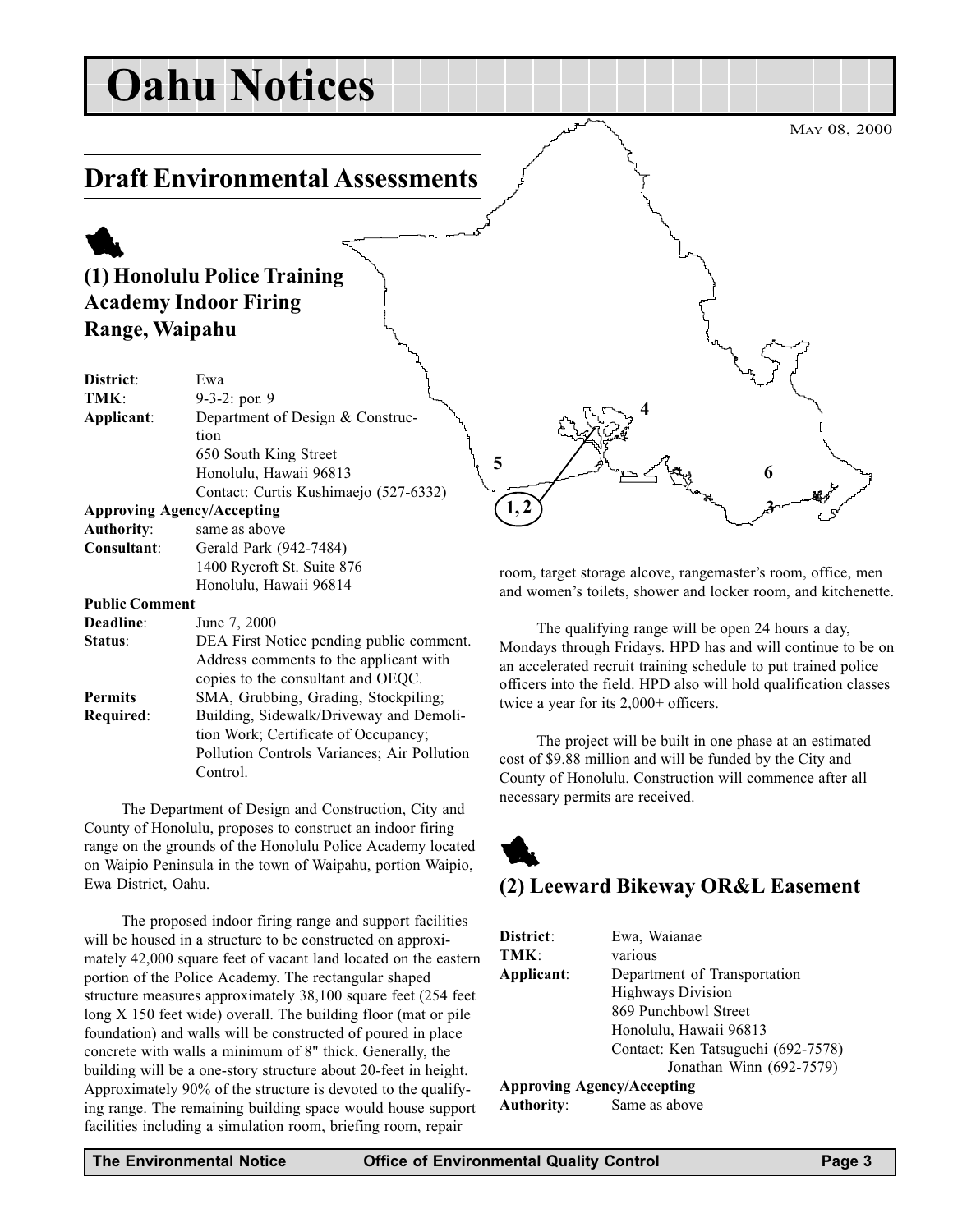# <span id="page-3-0"></span>Oahu Notices

MAY 08, 2000

| Consultant:           | Earth Tech, Inc.                                                                                                         |
|-----------------------|--------------------------------------------------------------------------------------------------------------------------|
|                       | 700 Bishop St., Suite 900                                                                                                |
|                       | Honolulu, Hawaii 96813                                                                                                   |
|                       | Contact: Karl Bromwell (523-8874)                                                                                        |
| <b>Public Comment</b> |                                                                                                                          |
| Deadline:             | June 7, 2000                                                                                                             |
| Status:               | DEA First Notice pending public comment.<br>Address comments to the applicant with<br>copies to the consultant and OEQC. |
| <b>Permits</b>        | Sec. 404, Sec. 401 WQC, SCAP, CDUA,                                                                                      |
| <b>Required:</b>      | SMA, CZM, SSV, SHPD clearance                                                                                            |

The purpose of this draft environmental assessment (EA) is to analyze the potential environmental consequences of the proposed State Department of Transportation Highways Division (DOT-HD) Leeward Bikeway project activities, to determine if there would be significant short-term, long-term and/or cumulative impacts on the human, natural and historic environments. This project is in compliance with the NEPA; Department of Defense (DOD) Directive 6050.1, Chapter 343, HRS and HAR 11-200.

The need to construct the Leeward Bikeway stems from a requirement in the transfer of the deed of the former Oahu Railroad and Land Company (OR & L) railroad from the Federal DOT to the State DOT-HD. As part of the deed transfer, the State DOT-HD must develop the Leeward Bikeway extending from Waipio Point Access Road through the Ewa Plain to the Waianae Coast at Lualualei Naval Road. The alignment of the bikeway will follow the former OR & L 40-foot right-of-way (r-o-w) or railroad tracks from Waipio Point Access Road to the east end of the West Loch Bikepath and then from the west end of the West Loch Bikepath to Lualualei Naval Road. The proposed project includes construction of bridges, retaining walls, railroad crossings and culverts.

This draft EA was prepared for the proposed action pursuant to NEPA, the HRS 343, and the DOH HAR 11-200 environmental impact statement rules. The proposed action "triggers" 40 CFR parts 1500-1508 and HRS 343-5(1) because of the use of Federal and State funds in the development of the bikeway.

Alternatives Considered: The "no action" alternative would be to accept the transfer of land and not build a bikeway and/or only utilize the proposed project area with the operation of the Hawaiian Railway Society railroad tours. This alternative would result in the forfeiture of the parcel back to the federal government, and was not selected. Other construction alternatives pertaining to width of the bikeway, placement of barriers, and alignment were also considered.

Implementation of the proposed Leeward Bikeway project would not pose any anticipated significant long term or cumulative impacts on the human, natural and historic environments. However, potential impacts along sensitive sections would cause minimal short-term impacts to vegetation, waterbird activity, water quality, visual resources, noise, and air quality.

# Final Environmental Assessments/Findings of No Significant Impacts (FONSI)

1

## (3) Elepaio & Ulili Streets Drain Outlet Improvements

| District:                         | Honolulu                               |  |
|-----------------------------------|----------------------------------------|--|
|                                   |                                        |  |
| TMK:                              | $3-5-03:39$ and $3-5-04$               |  |
| Applicant:                        | City and County of Honolulu            |  |
|                                   | Department of Design and Construction  |  |
|                                   | 650 South King Street, 2nd Floor       |  |
|                                   | Honolulu, Hawaii 96813                 |  |
|                                   | Contact: Tyler Sugihara (523-4564)     |  |
| <b>Approving Agency/Accepting</b> |                                        |  |
| <b>Authority:</b>                 | Same as above.                         |  |
| Consultant:                       | Kusao & Kurahashi, Inc.                |  |
|                                   | 1314 South King Street, Suite 1263     |  |
|                                   | Honolulu, Hawaii 96814                 |  |
|                                   | Contact: Keith Kurahashi (538-6652)    |  |
| <b>Public Challenge</b>           |                                        |  |
| Deadline:                         | June 7, 2000                           |  |
| Status:                           | FEA/FONSI issued, project may proceed. |  |
| <b>Permits</b>                    |                                        |  |
| Required:                         | Building                               |  |
|                                   |                                        |  |

In order to reduce the severity and frequency of upstream flooding, the applicant proposes to reconstruct the existing manhole over the existing 42-inch Elepaio Street drain line at the end of the Elepaio Sreet right-of-way and reconstruct the existing manhole over the 54-inch Ulili Street drain line outfall to provide access for cleaning the storm drain lines and an overflow slot to accommodate excess flood waters when the existing offshore pipeline capacities are exceeded. The last manhole on the Ulili Street drain line, which will be improved, is located in privately owned land within a City and County Of Honolulu drainage easement and is covered with fill from site development. At present there is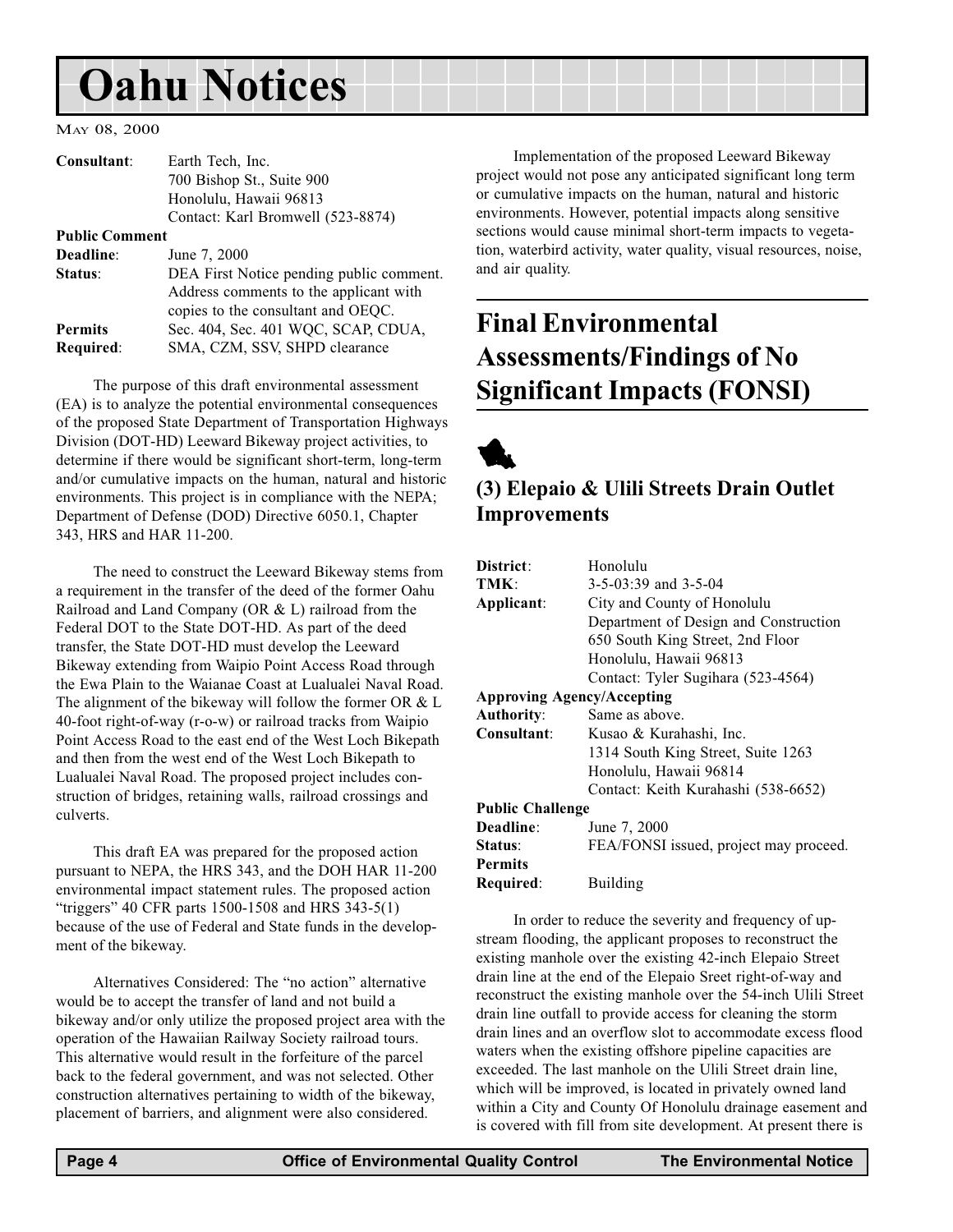<span id="page-4-0"></span>

no access to this portion of the pipe for removing silt accumulated in the pipe.

The applicant also proposes to repair and relocate an existing public access stairway that provides access from the top of the seawall to the beach area below, at the end of the Elepaio Street public right-of-way. The relocation of the public access stairway is necessary in order to comply with Section 3306(c) of the Uniform Building Code related to rise and run and to have the stairs end at a point above mean sea level. If the stairway remains in its existing location, when rise and run provisions are met, the stairway would end up in the water with the final step being below mean sea level. By relocating the stairway to follow the existing sea wall, the stairway ends at a point above mean sea level.

The project is located in Kahala.

# 1 (4) Halawa Stream Bridge Replacement

| District:                         | Ewa                                    |
|-----------------------------------|----------------------------------------|
| TMK:                              | $9-9-2$ and $9-9-3$                    |
| Applicant:                        | Department of Transportation           |
|                                   | <b>Highways Division</b>               |
|                                   | 601 Kamokila Boulevard, Room 688       |
|                                   | Kapolei, Hawaii 96707                  |
|                                   | Contact: Christine Yamasaki (692-7572) |
| <b>Approving Agency/Accepting</b> |                                        |
| <b>Authority:</b>                 | Same as above.                         |
| Consultant:                       | Earth Tech                             |
|                                   | 700 Bishop Street, Suite 900           |
|                                   | Honolulu, Hawaii 96813                 |
|                                   | Contact: Karl Bromwell (523-8874)      |
| <b>Public Challenge</b>           |                                        |
| Deadline:                         | June 7, 2000                           |
| Status:                           | FEA/FONSI issued, project may proceed  |
| <b>Permits</b>                    | Sec. 404, Sec. 401 WQC, NPDES, SCAP,   |
| Required:                         | CZM consistency, Historic Preservation |

clearance, SMA, ADA

The purpose of this environmental assessment (EA) is to analyze the potential environmental consequences of the proposed State Department of Transportation Highways Division (DOT-HD) Halawa Stream Bridge (Inbound) Replacement project activities, to determine if there would be significant short-term, long-term and/or cumulative impacts on the human, natural and historic environments.

The proposed bridge replacement project will provide a safer structure for motorist and pedestrian traffic by upgrading portions of the bridge that do not meet current live load and seismic requirements. The new structure will be wider providing sidewalks, a bike lane, and railings that meet current design standards.

The analysis detailed in Chapter 4 indicates that implementation of the Halawa Stream Bridge Replacement project would not pose any anticipated significant long term or cumulative impacts on the human, natural and historic environments. However, potential impacts from the development of the detour road and bridge and alterations to traffic flow would cause minimal short-term impacts to vegetation, stream topography, water quality, visual resources, noise, and air quality.

This EA is a joint Federal-State document.



## (5) Kahe Water Storage Tank

| District:                         | Waianae                                |  |
|-----------------------------------|----------------------------------------|--|
| TMK:                              | $9 - 2 - 3:27$                         |  |
| Applicant:                        | Hawaiian Electric Company, Inc.        |  |
|                                   | P.O. Box 2750                          |  |
|                                   | Honolulu, Hawaii 96840-0001            |  |
|                                   | Contact: Jon Yanagida (543-7005)       |  |
| <b>Approving Agency/Accepting</b> |                                        |  |
| <b>Authority:</b>                 | City and County of Honolulu            |  |
|                                   | Department of Planning and Permitting  |  |
|                                   | 650 South King Street, 7th Floor       |  |
|                                   | Honolulu, Hawaii 96813                 |  |
|                                   | Contact: Ardis Shaw-Kim (527-5349)     |  |
| <b>Public Challenge</b>           |                                        |  |
| Deadline:                         | June 7, 2000                           |  |
| Status:                           | FEA/FONSI issued, project may proceed. |  |
| <b>Permits</b>                    |                                        |  |
| Required:                         | SMA                                    |  |

Hawaiian Electric Company, Inc. (HECO) proposes to modify the existing Kahe Power Plant facilities with the addition of a cylindrical water storage tank, with a footprint of approximately 1,700 square feet. The proposed water tank will be between 40 to 44 feet in diameter. The sidewall of the tank will be as high as 36 feet tall. The conical roof will be as high as 5 feet above the height of the side wall to give the tank a maximum height of 41 feet above grade.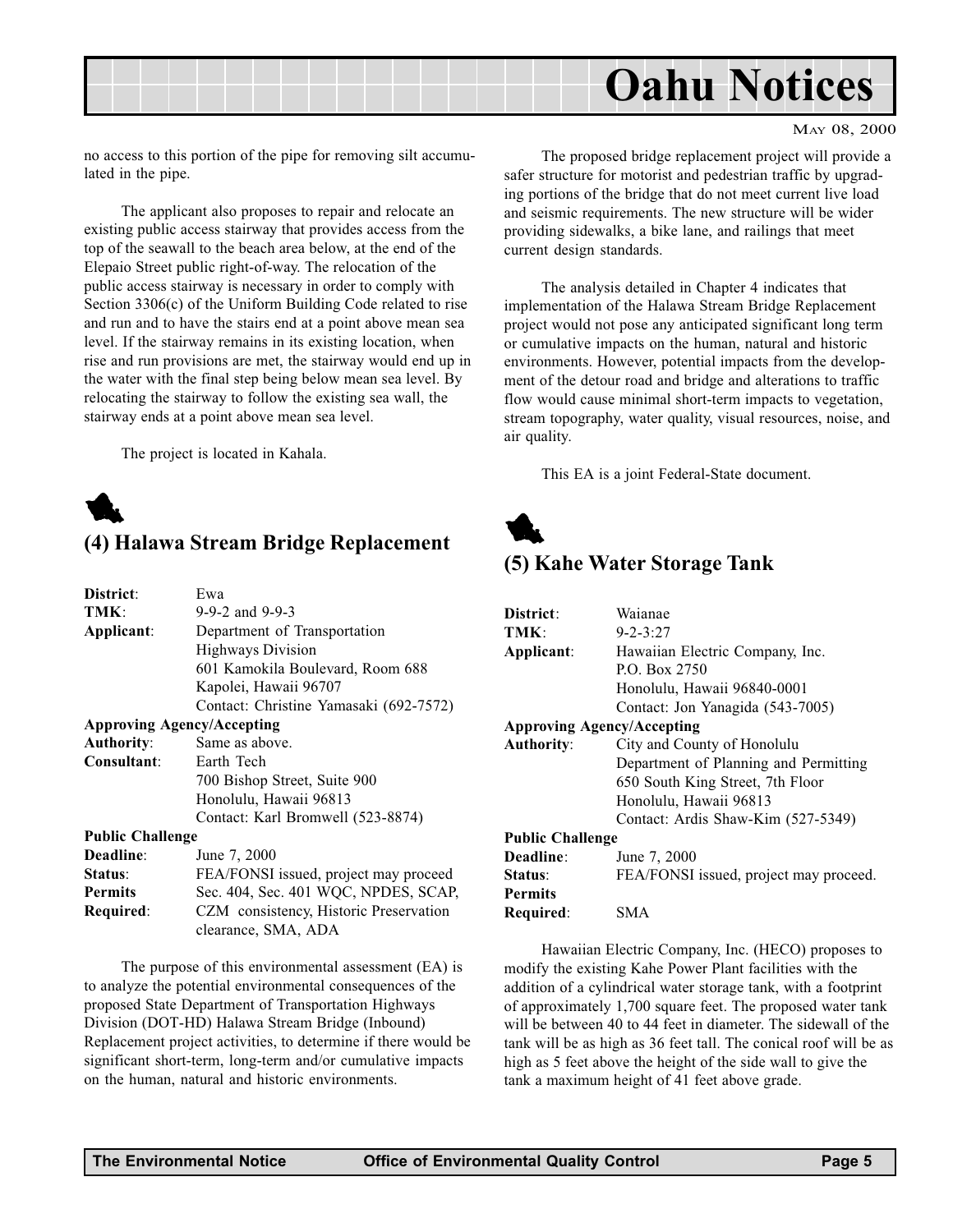# <span id="page-5-0"></span>Oahu Notices

#### MAY 08, 2000

The water tank site was previously graded, probably in the 1960's with installation of infrastructure for the existing Kahe Power Plant. Grass and kiawe trees currently cover the site. Approximately 1,700 square feet of the site will be cleared. About 4,000 cubic yards of expansive soils will be removed and replaced with non-expansive fill.

The steel water tank will be painted to blend with the adjacent surroundings.



## (6) Narcissus Place Drainage Ditch Improvements

| District:                         | Honolulu                               |  |
|-----------------------------------|----------------------------------------|--|
| TMK:                              | $3-4-10$ , 11 & 20                     |  |
| Applicant:                        | City and County of Honolulu            |  |
|                                   | Department of Design and Construction  |  |
|                                   | 650 South King Street                  |  |
|                                   | Honolulu, Hawaii 96813                 |  |
|                                   | Contact: Gregory Sue (527-6304)        |  |
| <b>Approving Agency/Accepting</b> |                                        |  |
| <b>Authority:</b>                 | Same as above.                         |  |
| Consultant:                       | Marc M. Siah & Associates, Inc.        |  |
|                                   | 810 Richards Street, Suite 888         |  |
|                                   | Honolulu, Hawaii 96813                 |  |
|                                   | Contact: Marc Siah (538-7180)          |  |
| <b>Public Challenge</b>           |                                        |  |
| Deadline:                         | June 7, 2000                           |  |
| Status:                           | FEA/FONSI issued, project may proceed. |  |
| <b>Permits</b>                    |                                        |  |
| Required:                         | Grading                                |  |

The Department of Design and Construction, City and County of Honolulu is proposing to construct improvements to the existing earth-lined drainage ditch "B" located along Narcissus Place, and drainage ditch "A" mauka of Narcissus Street in Palolo Valley. The improvements consist of construction of two new 8-foot wide concrete-lined rectangular ditches to replace the existing earth-lined ditches. The two new ditches will ensure better interception and diversion of storm runoff from City and conservation lands into the existing intake structure at the end of Carlos Long Street. Construction of these improvements will greatly improve the capacity and reliability of the existing drainage system and will reduce flooding in the area.

No significant impacts are anticipated from construction of these improvements. During construction, short term noise and air quality impacts are anticipated in the immediate surrounding of the existing two ditches. To minimize these impacts, all government rules and regulations will be followed during construction. Construction is anticipated to begin in mid 2,000, upon receipt of the required permits and approvals. Construction is estimated to be last 9 months.

# Previously Published Projects Pending Public Comments

#### Draft Environmental Assessments

#### **1** Cates International Offshore Fish Farm Commercial Operation

| Applicant:                        | Cates International, Inc.                |
|-----------------------------------|------------------------------------------|
|                                   | P.O. Box 335                             |
|                                   | Kailua, Hawaii 96734                     |
|                                   | Contact: Virginia Enos (262-0267)        |
| <b>Approving Agency/Accepting</b> |                                          |
| <b>Authority:</b>                 | Department of Land and Natural Resources |
|                                   | Land Division                            |
|                                   | P.O. Box $621$                           |
|                                   | Honolulu, Hawaii 96809                   |
|                                   | Contact: Sam Lemmo (587-0381)            |

#### Public Comment

Deadline: May 23, 2000

#### **1** Dedrick Shoreline and Side Yard Fence/Walls

Applicant: Dewain Dedrick (836-3449) 84-197 Makau Waianae, Hawaii 96792

#### Approving Agency/Accepting

| <b>Authority:</b>                                | City and County of Honolulu           |
|--------------------------------------------------|---------------------------------------|
|                                                  | Department of Planning and Permitting |
|                                                  | 650 South King Street                 |
|                                                  | Honolulu, Hawaii 96813                |
|                                                  | Contact: Ardis Shaw-Kim (527-5349)    |
| $\mathbf{D}$ . kl: $\mathbf{C}$ and $\mathbf{A}$ |                                       |

#### Public Comment

Deadline: May 23, 2000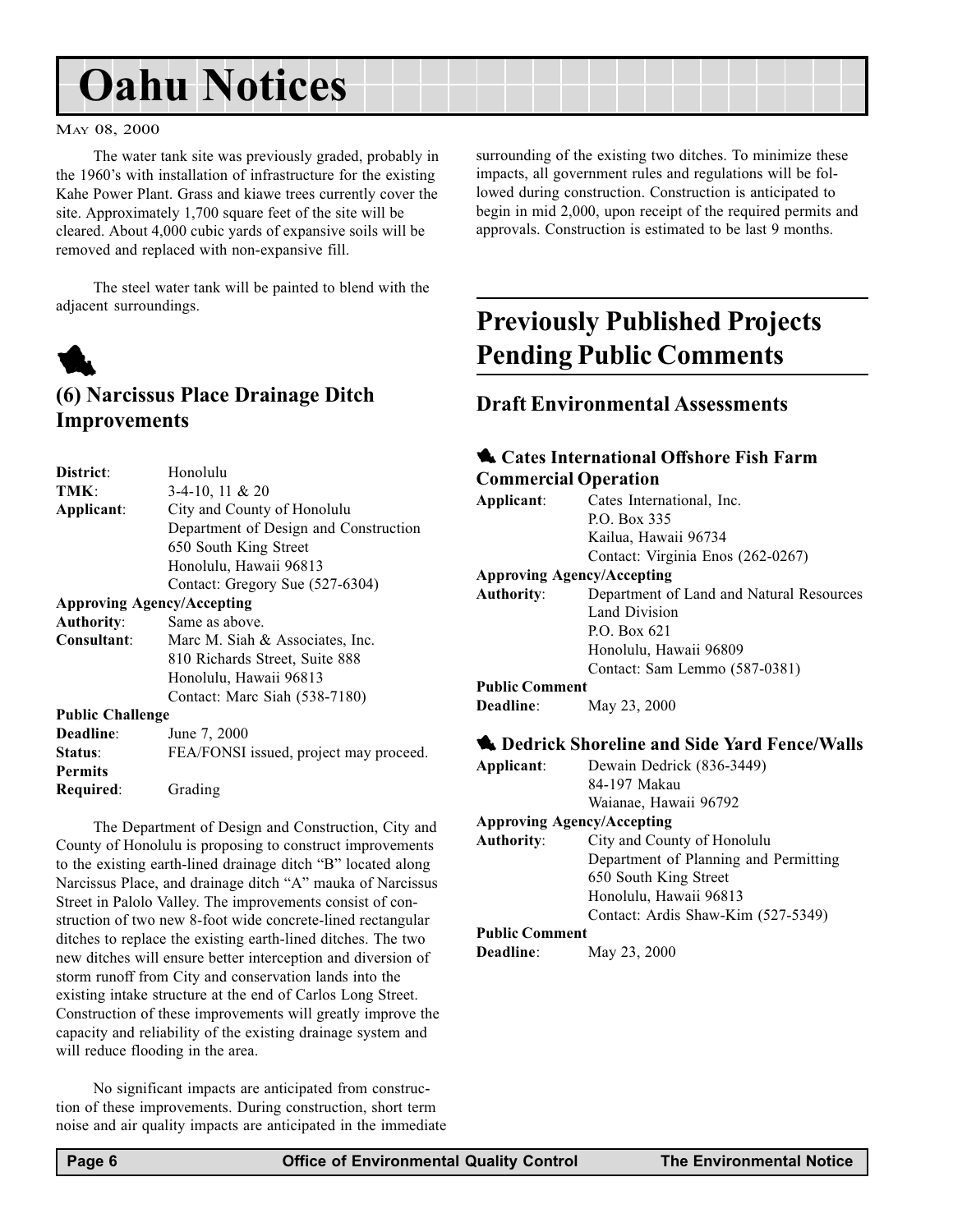

#### 1 Kaneohe Civic Center Neighborhood Park Parking Lot

| City and County of Honolulu           |
|---------------------------------------|
| Department of Design and Construction |
| 650 South King Street                 |
| Honolulu, Hawaii 96813                |
| Contact: Carl Arakaki (523-4671)      |
| <b>Approving Agency/Accepting</b>     |
| Same as above.                        |
| Engineering Concepts, Inc.            |
| 1150 South King Street, Suite 700     |
| Honolulu, Hawaii 96814                |
| Contact: Kenneth Ishizaki (591-8820)  |
| <b>Public Comment</b>                 |
| May 23, 2000                          |
|                                       |

## Draft Environmental Impact Statements

#### **1** Diamond Head State Monument Master Plan

| Update                            |                                             | $\alpha$ County of Honorand. |
|-----------------------------------|---------------------------------------------|------------------------------|
| Applicant:                        | Department of Land and Natural Resources    |                              |
|                                   | P.O Box 373                                 |                              |
|                                   | Honolulu, Hawaii 96809                      |                              |
|                                   | Contact: Andrew Monden (587-0230)           |                              |
| <b>Approving Agency/Accepting</b> |                                             |                              |
| Authority:                        | Governor, State of Hawaii                   |                              |
|                                   | c/o Office of Environmental Quality Control |                              |
|                                   | 235 South Beretania Street, Suite 702       |                              |
|                                   | Honolulu, Hawaii 96813                      |                              |
| <b>Public Comment</b>             |                                             |                              |
| <b>Deadline:</b>                  | May 23, 2000                                |                              |

#### Final Environmental Impact Statements

#### 1 Kailua-Kaneohe-Kahaluu Facilities Plan

| Applicant:        | City and County of Honolulu               |
|-------------------|-------------------------------------------|
|                   | Department of Design & Construction       |
|                   | 650 South King Street                     |
|                   | Honolulu, Hawaii 96813                    |
|                   | Contact: Carl Arakaki (523-4671)          |
|                   | and                                       |
|                   | Department of Environmental Services      |
|                   | 650 South King Street                     |
|                   | Honolulu, Hawaii 96813                    |
|                   | Contact: Kenneth Sprague (527-6663)       |
|                   | <b>Approving Agency/Accepting</b>         |
| <b>Authority:</b> | City and County of Honolulu               |
|                   | Department of Planning and Permitting     |
|                   | 650 South King Street                     |
|                   | Honolulu, Hawaii 96813                    |
|                   | Contact: Randall Fujiki (523-4432)        |
| Status:           | FEIS currently being reviewed by the      |
|                   | Department of Planning & Permitting, City |
|                   | & County of Honolulu.                     |
|                   |                                           |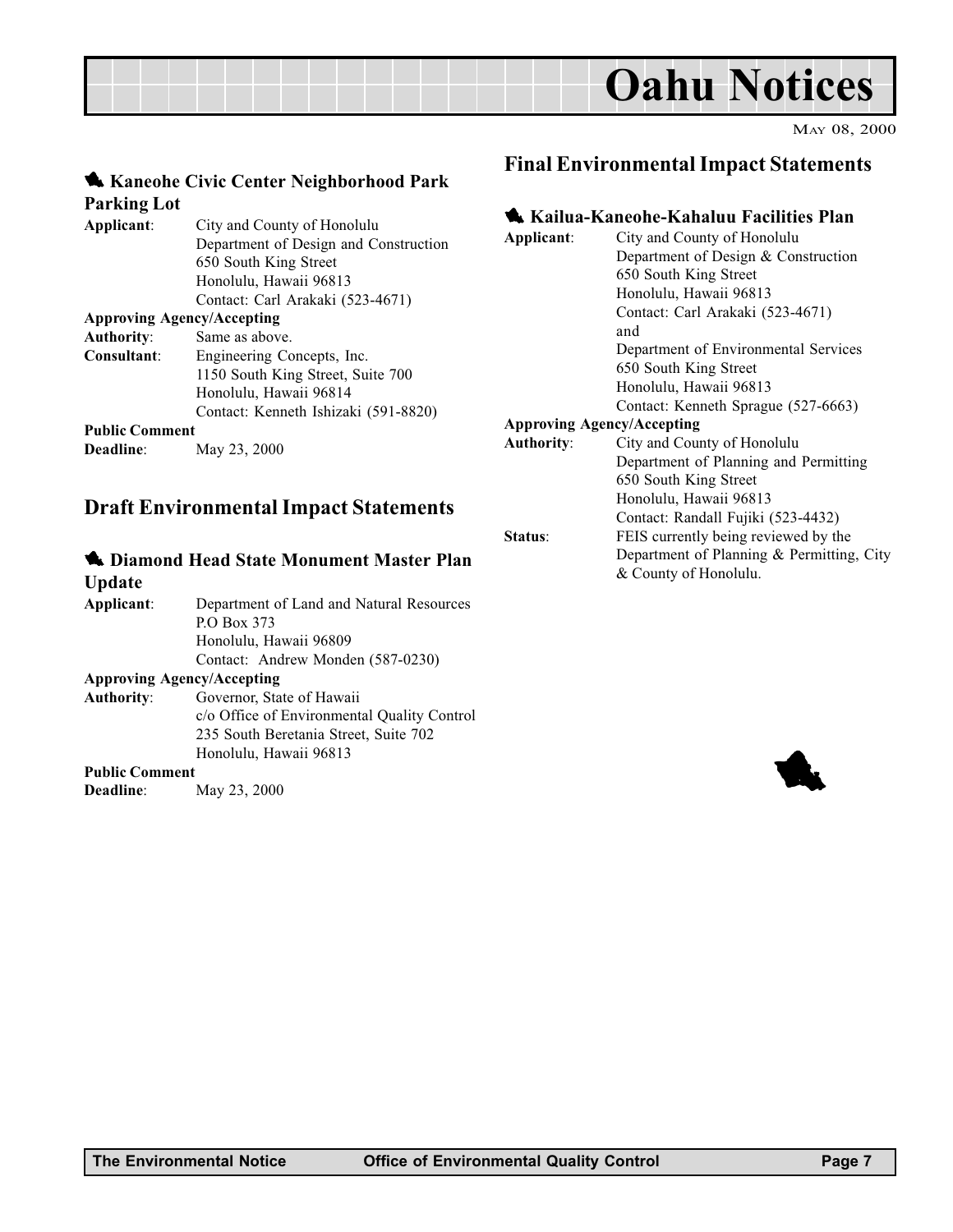# Maui Notices

MAY 08, 2000

# National Environmental Policy Act

# $\blacklozenge$

## (1) Kahului Digital Airport Surveillance Radar Installation (Draft Environmental Assessment)

| District:               | Wailuku                                |
|-------------------------|----------------------------------------|
| Applicant:              | Federal Aviation Administration        |
|                         | 800 Independence Avenue, S.W.          |
|                         | Washington, D.C. 20591                 |
|                         | Contact: Jerry Schwartz (202-267-9841) |
| Consultant:             | URS Greiner Woodward Clyde             |
|                         | 4 North Park Drive, Suite 300          |
|                         | Hunt Valley, Maryland 21030            |
|                         | Contact: Mr. Wat Bowie (410-785-7220)  |
| $D - L$ $L$ $L$ $L$ $L$ |                                        |

#### Public Comment

Deadline: May 19, 2000

The Federal Aviation Administration (FAA) is proposing to install a new Digital Airport Surveillance Radar (DASR) to serve Kahului Airport on the Island of Maui, Hawaii. The proposed new DASR will provide the air traffic controllers with digital-quality air traffic surveillance capabilities and enhanced weather data. The new DASR would replace the existing Airport Surveillance Radar, Model 7 (ASR-7), which is currently located on the east side of Kahului Airport property. Installation of the new DASR is necessary because the analog technology of the ASR-7 is over 30 years old, the availability of spare parts for this older radar system is diminishing, and the existing radar lacks the capability to interface with modern digital automation systems.

Elements of a typical DASR system include the DASR antenna, an antenna support tower, an electronics equipment building, a diesel engine emergency power generator (rated capacity of 135 kilowatts), and a 1,000-gallon above-ground storage tank (AST) for diesel fuel. The total land requirement for the DASR system is approximately one acre (40,000 square feet). The ground area inside the fence will be covered in crushed stoned and will be surrounded by a chain-link fence to restrict access to only authorized personnel. An access road will be constructed from the nearest existing road

to the selected DASR site. Existing utility rights-of-way will be used to the maximum extent practicable for the installation of communication and power lines that are necessary to operate the DASR system.

Ten locations in Maui County were initially identified as possible sites for installing the DASR system. The FAA has identified their Preferred Alternative as a site located on Kahului Airport property near the existing ASR-7.

# Withdrawal

1

#### Puunene Naval Airstation Transfer of Land

The Puunene Naval Airstation Transfer of Land draft EA, published in the January 23, 2000 Environmental Notice, was withdrawn on April 25, 2000 by the Office of the Mayor, Maui County. The project proposes transfer from state control to county control of about 230 acres of ag land at the old Puunene Airstrip.

On April 25, 2000 the Mayor's Office declared this project exempt from the environmental review process.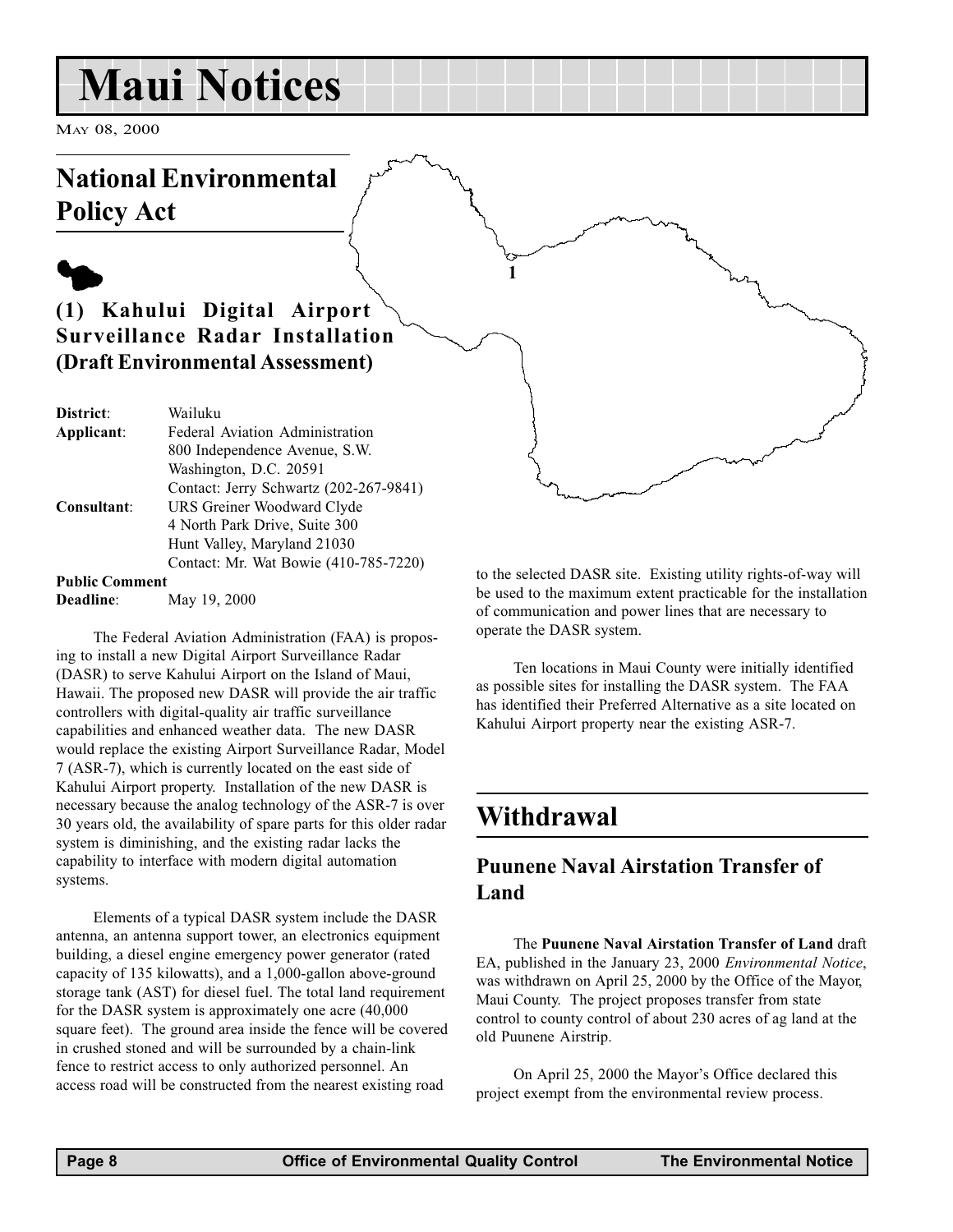# Hawaii Notices

MAY 08, 2000

# Draft Environmental **Assessments**



Permits

## (1) Honokaa Knolls Senior Apartments

| District:             | Hamakua                                     |
|-----------------------|---------------------------------------------|
| TMK:                  | 4-5-10:120, 123-128                         |
| Applicant:            | Hawaii Intergenerational Community          |
|                       | Development Association                     |
|                       | 1154 Fort Street Mall, #300                 |
|                       | Honolulu, Hawaii 96813                      |
|                       | Contact: Mike Klein (524-0552)              |
|                       | <b>Approving Agency/Accepting</b>           |
| <b>Authority:</b>     | Office of Housing & Community Develop-      |
|                       | ment                                        |
|                       | 50 Wailuku Drive                            |
|                       | Hilo, Hawaii 96720                          |
|                       | Contact: Edwin Taira (961-8379)             |
| Consultant:           | Roy Takemoto (961-2082)                     |
|                       | P.O. Box 10217                              |
|                       | Hilo, Hawaii 96721                          |
| <b>Public Comment</b> |                                             |
| Deadline:             | June 7, 2000                                |
| Status:               | DEA First Notice pending public comment.    |
|                       | Address comments to the applicant with      |
|                       | copies to the approving agency or accepting |
|                       | authority, the consultant and OEQC.         |

Hawaii Intergenerational Community Development Association (HICDA), a Hawaii nonprofit 501(c)(3) corporation, proposes to construct a 40-unit affordable rental apartment for seniors in Honokaa, Hamakua District, makai of the Hawaii Belt Highway at the intersection with Plumeria Street. The project will use State funds for construction and permanent financing. All the units will be setaside for persons over age 62 with incomes 50% or below the county median. Since the project site was formerly used for sugarcane cultivation, there are no historic sites or endangered species. The project site has adequate water commitments from the County water system to serve the project. HICDA has requested permission to hookup to the underutilized State sewerage system serving the hospital. The applicant will seek exemptions from the County zoning code available to affordable housing projects under Hawaii Revised Statutes Chapter 201G.



# Final Environmental Assessments/Findings of No Significant Impact

# $\blacktriangleright$

## (2) Pepeekeo Sale of Easement for Telecommunication Tower

| District:         | South Hilo                            |
|-------------------|---------------------------------------|
| TMK:              | $2 - 8 - 7:70$                        |
| Applicant:        | County of Hawaii, Office of the Mayor |
|                   | 25 Aupuni Street, Room 215            |
|                   | Hilo, Hawaii 96720                    |
|                   | Contact: Glenn Taguchi (961-8503)     |
|                   | <b>Approving Agency/Accepting</b>     |
| <b>Authority:</b> | Same as above.                        |
| Consultant:       | Cades Schutte Fleming & Wright        |
|                   | 1000 Bishop Street, Suite 1200        |
|                   | Honolulu, Hawaii 96813                |
|                   | Contact: Mark Funaki, Esq. (521-9399) |
|                   |                                       |

Required: Grading, building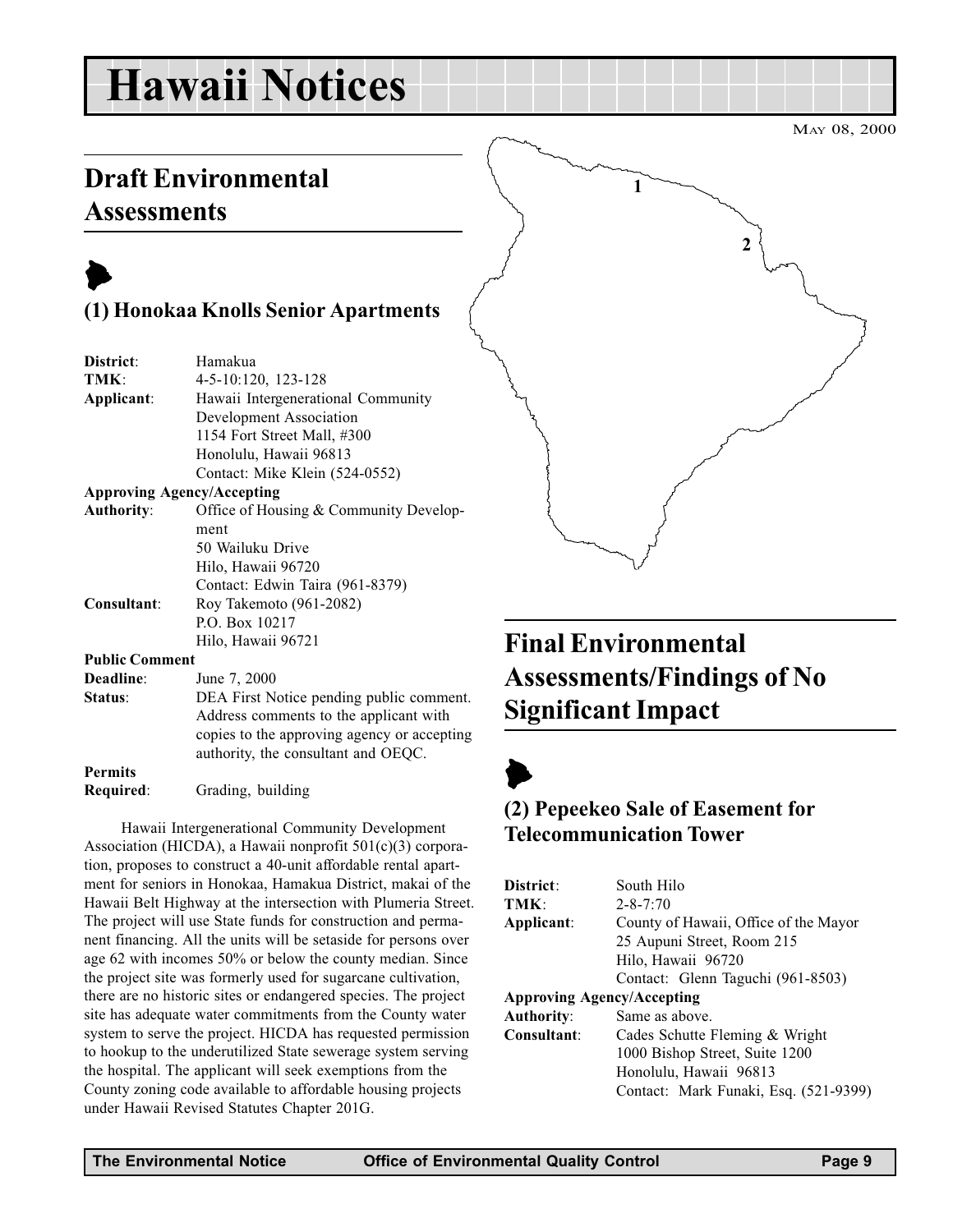# <span id="page-9-0"></span>Hawaii Notices

MAY 08, 2000

#### Public Challenge

| Deadline:        | June 7, 2000                              |
|------------------|-------------------------------------------|
| Status:          | FEA/FONSI issued, project may proceed     |
| <b>Permits</b>   | County Council lease or license approval; |
| <b>Required:</b> | county plan approval                      |

The proposed action is a direct sale by license/easement from the County of Hawaii of a portion of a parcel of land to construct (1) a 265-foot telecommunication tower, six ninefoot tall antennae and one fifteen-foot tall lightning rod, (2) an equipment shed with a 240 square-foot concrete footprint, (3) a security fence, and (4) an access roadway (the "Project"). The Project is part of United States Cellular's cellular telecommunication network on the island of Hawaii.

The Project will be located on the mauka side of Pu'u Alala, a cinder cone approximately 0.5 miles west of Pepe'ekeo, South Hilo district, on a portion (the "Project" Site") of TMK No.  $(3)$  2-8-7:70, which is owned by the County of Hawai'i.

The Project will have no major impacts on the surrounding environment. It will not disturb any known historical or archaeological sites, have minimal effect on existing flora and fauna, will have no noise impact on the surrounding environment beyond 100 feet, will have no impact on the air or water quality of the area, and will not increase traffic or have a detrimental social impact. Due to the Project's height, it will be visible in the immediate vicinity.

Initial grading of the Project Site will be monitored by an archeologist. Construction will comply with State Department of Health rules.

# Previously Published Projects Pending Public Comments

#### Draft Environmental Assessments

#### 6 Liliuokalani Gardens Acquisition of State Land

Applicant: County of Hawaii Office of the Mayor 25 Aupuni Street, Room 215 Hilo, Hawaii 96720 Contact: Glenn Taguchi (961-8211)

#### Approving Agency/Accepting

| <b>Authority:</b>     | Department of Land and Natural Resources |
|-----------------------|------------------------------------------|
|                       | 1151 Punchbowl Street                    |
|                       | Honolulu, Hawaii 96813                   |
|                       | Contact: Harry Yada, District Land Agent |
|                       | $(974 - 6203)$                           |
| <b>Public Comment</b> |                                          |

| Deadline: | May 23, 2000 |  |
|-----------|--------------|--|
|-----------|--------------|--|

#### Final Environmental Impact Statements

#### 6 Puainako Street Extension and Widening

| Applicant:                                       | County of Hawaii                            |
|--------------------------------------------------|---------------------------------------------|
|                                                  | Department of Public Works                  |
|                                                  | 25 Aupuni Street                            |
|                                                  | Hilo, Hawaii 96720                          |
|                                                  | Contact: Casey Yanagihara (961-8327)        |
|                                                  | <b>Approving Agency/Accepting</b>           |
| <b>Authority:</b>                                | Governor, State of Hawaii                   |
|                                                  | c/o Office of Environmental Quality Control |
|                                                  | 235 South Beretania Street, Suite 702       |
|                                                  | Honolulu, Hawaii 96813                      |
| $\mathbf{D}$ --LE: $\mathbf{C}$ and $\mathbf{C}$ |                                             |

#### Public Comment

Status: FEIS currently being reviewed by OEQC.

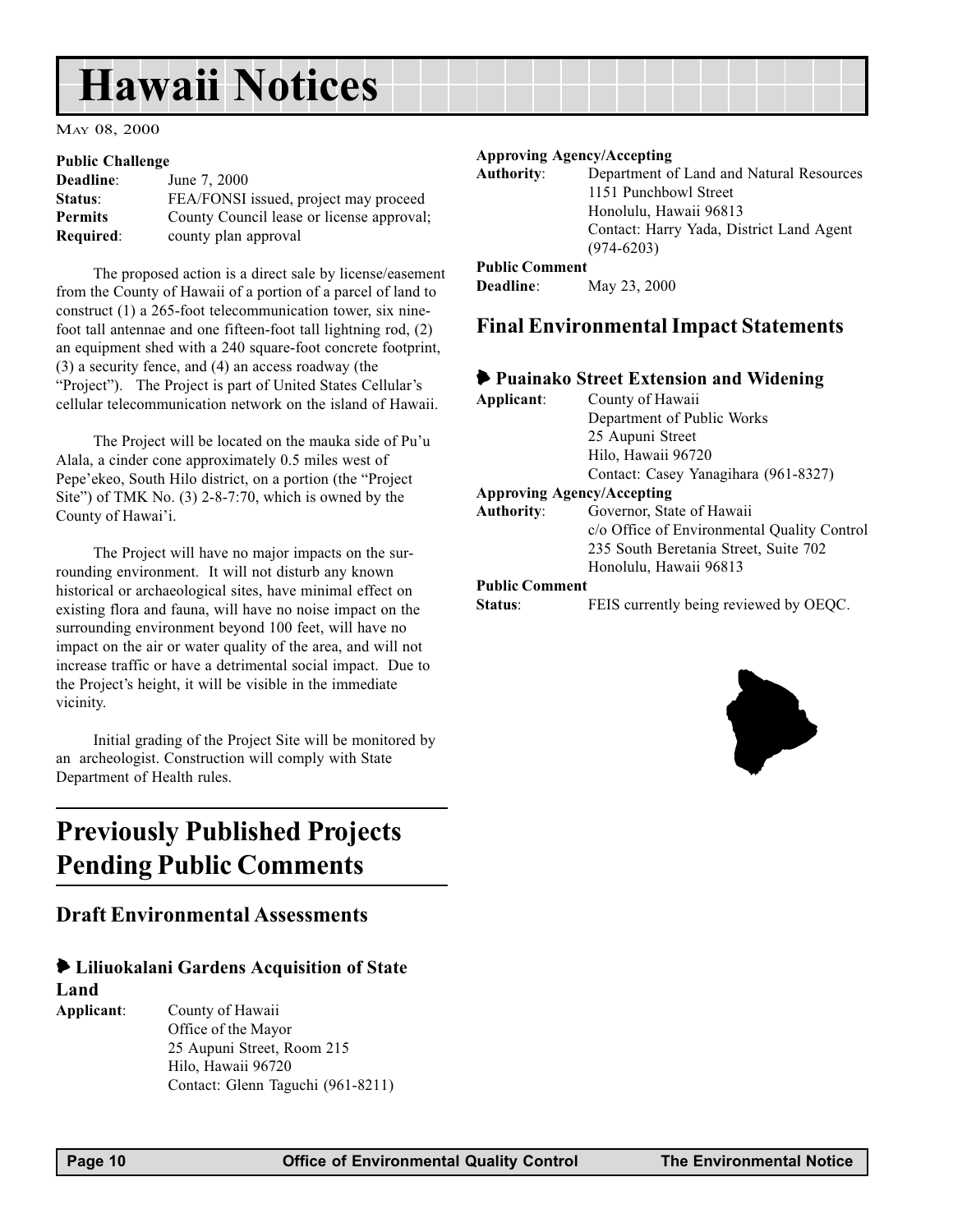# Kauai Notices

MAY 08, 2000

# Draft Environmental **Assessments**

# $\bullet$

## (1) Kauai Centralized District Office and Baseyard Complex

| Lihue                                    |
|------------------------------------------|
| 3-3-12:24, 25, 27 (por.); 3-3-13:12      |
| (por.)                                   |
|                                          |
| Department of Transportation             |
| Highways Division, Kauai District        |
| 3060 Eiwa Street, Room 205               |
| Lihue, Hawaii 96766                      |
| Contact: Steven Kyono (274-3111)         |
| <b>Approving Agency/Accepting</b>        |
| Same as above.                           |
| Edward K. Noda & Associates, Inc.        |
| 615 Piikoi Street, Suite 300             |
| Honolulu, Hawaii 96814-3139              |
| Contact: Aaron Setogawa (591-8553 x 213) |
| <b>Public Comment</b>                    |
| June 7, 2000                             |
| DEA First Notice pending public comment. |
| Address comments to the applicant with   |
| copies to the consultant and OEQC.       |
|                                          |
| CUP, zoning, building, NPDES             |
|                                          |

The State Department of Transportation proposes to develop a district office and maintenance baseyard complex on approximately 6 acres of land in the Puhi Industrial Park subdivision. The project involves the relocation and centralization of the Highways Division, Kauai District operations currently situated in Lihue and Kapaa.

The district office and baseyard complex will consist of: administration building; visitor and employee parking; materials testing building; maintenance building; equipment/ vehicle parking; mechanic shop; service platform; vehicle wash area; fuel station; and stockpile areas for materials storage.

The total cost of the project is expected to be \$12 million.

# 1 2 3

## $\bullet$ (2) Kauai Community College Sewage Treatment Plant Bypass Sewer Line

| District:                         | Lihue                                  |  |
|-----------------------------------|----------------------------------------|--|
| TMK:                              | $3-4-07:3$ , 4 and $3-4-03:1$          |  |
| Applicant:                        | Physical Facilities Planning           |  |
|                                   | Planning & Construction for Community  |  |
|                                   | Colleges                               |  |
|                                   | 4303 Diamond Head Road                 |  |
|                                   | Manele Building, Room 103              |  |
|                                   | Honolulu, Hawaii 96816                 |  |
|                                   | Contact: Maynard Young (734-9390)      |  |
| <b>Approving Agency/Accepting</b> |                                        |  |
| <b>Authority:</b>                 | University of Hawaii                   |  |
|                                   | Office of Procurement, Property & Risk |  |
|                                   | Management                             |  |
|                                   | 1400 Lower Campus Road, Room 15        |  |
|                                   | Honolulu, Hawaii 96822                 |  |
|                                   | Contact: Lynn Nakamasu (956-2115)      |  |
| Consultant:                       | Akinaka & Associates, Ltd.             |  |
|                                   | 250 N. Beretania Street, Suite 300     |  |
|                                   | Honolulu, Hawaii 96817                 |  |
|                                   | Contact: Henry Morita (536-7721)       |  |
| <b>Public Comment</b>             |                                        |  |
| Deadline:                         | June 7, 2000                           |  |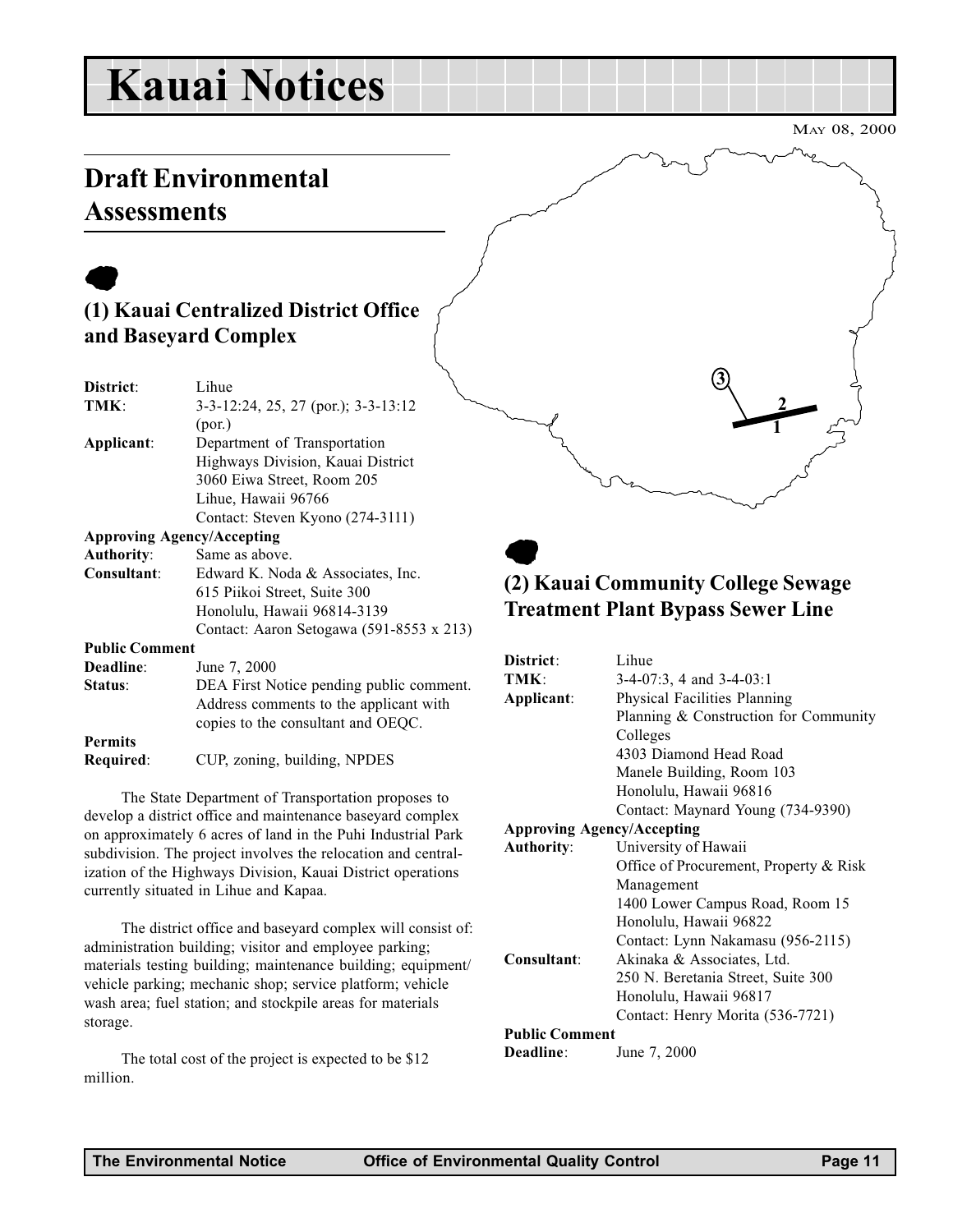# <span id="page-11-0"></span>Kauai Notices

#### MAY 08, 2000

| Status:        | DEA First Notice pending public comment.<br>Address comments to the applicant with |
|----------------|------------------------------------------------------------------------------------|
|                | copies to the approving agency or accepting<br>authority, the consultant and OEQC. |
| <b>Permits</b> | Permit to perform work upon                                                        |
| Required:      | state highways                                                                     |

The objective is to convey untreated sewage generated by the Kauai Community College (KCC) to the existing Grove Farm Company (GFC) wastewater treatment plant. The objective will be accomplished with a gravity sewer line bypassing the existing KCC sewer treatment plant and connecting to an existing sewer main at the intersection of Kaumualii Highway and Nuhou Street.

A 1500 feet 8-inch gravity sewer line will be constructed to intercept flows presently treated by the KCC sewer treatment plant. The new sewer line will be routed makai through KCC lands then across Kaumualii Highway (State of Hawaii) then easterly, parallel to the highway within GFC lands. The terminus of the sewer line is an existing manhole 8-inch stub-out in the Grove Farm Company sewer system. Sewer flows will be treated at the Grove Farm wastewater treatment plant and disposed into the existing effluent irrigation system.

# $\bullet$

#### (3) Kaumualii Highway Improvements, Lihue to West of Maluhia Road

| District:                         | Lihue and Koloa                   |  |  |  |
|-----------------------------------|-----------------------------------|--|--|--|
| TMK:                              | various                           |  |  |  |
| Applicant:                        | Department of Transportation      |  |  |  |
|                                   | <b>Highways Division</b>          |  |  |  |
|                                   | 3060 Eiwa Street, Room 205        |  |  |  |
|                                   | Lihue, Hawaii 96766               |  |  |  |
|                                   | Contact: Steven Kyono (274-3111)  |  |  |  |
|                                   | and                               |  |  |  |
|                                   | U.S. Department of Transportation |  |  |  |
|                                   | Federal Highway Administration    |  |  |  |
|                                   | 300 Ala Moana Boulevard           |  |  |  |
|                                   | P.O. Box 50206                    |  |  |  |
|                                   | Honolulu, Hawaii 96850            |  |  |  |
|                                   | Contact: Abraham Wong (541-2700)  |  |  |  |
| <b>Approving Agency/Accepting</b> |                                   |  |  |  |
| <b>Authority:</b>                 | Department of Transportation      |  |  |  |
|                                   | <b>Highways Division</b>          |  |  |  |
|                                   | 3060 Eiwa Street, Room 205        |  |  |  |
|                                   | Lihue, Hawaii 96766               |  |  |  |
|                                   | Contact: Steven Kyono (274-3111)  |  |  |  |

| Consultant:           | Parsons Brinckerhoff Quade & Douglas     |
|-----------------------|------------------------------------------|
|                       | 1001 Bishop Street, Suite 3000           |
|                       | Honolulu, Hawaii 96813                   |
|                       | Contact: David Atkin (531-7094)          |
| <b>Public Comment</b> |                                          |
| Deadline:             | June 7, 2000                             |
| Status:               | DEA First Notice pending public comment. |
|                       | Address comments to the applicants with  |
|                       | copies to the consultant and OEQC.       |
| <b>Permits</b>        | Sec. 404 WQC, NPDES, SCAP, CZM,          |
| Required:             | grading                                  |

The Highways Division of the State of Hawaii Department of Transportation and the Federal Highway Administration are issuing a draft environmental assessment for proposed improvements to Kaumualii Highway from Lihue to West of Maluhia Road on the island of Kauai, Hawaii. This project would increase the vehicle capacity of Kaumualii Highway between Kuhio Highway in Lihue and Maluhia Road, a distance of approximately seven miles. Within these limits, Kaumualii Highway would be converted from a twolane undivided roadway to a four-lane divided roadway. The west end of the project is located approximately 4400 feet west of Maluhia Road to allow for a transitional section between the existing two-lane configuration and the future four-lane configuration. To avoid certain resources, the widening would occur alternately on the north or south sides of the existing highway.

The project would require relocating the section of Hoomana Road that intersects with Kaumualii Highway. This roadway is the only access to German Hill, a residential community of about 20 houses and a church. To maintain access to German Hill, Hoomana Road would be re-aligned, and a new intersection with Kaumualii Highway would be constructed a short distance east of the existing intersection.

The project is not expected to cause substantial environmental impacts because the proposed roadway improvements would occur beside the existing Kaumualii Highway. The only displacement or relocation would be one residence at the southern edge of the German Hill neighborhood due to the realignment of Hoomana Road. Additional roadway right-ofway needed for the project would convert land that could be used for agriculture to transportation use. The project would fill approximately a quarter acre of wetlands, but these wetlands would be replaced. Also, for safety reasons, the project would replace the railings of the historic Lihue Mill Bridge.

To ensure that the full range of issues related to this project are addressed and all significant issues are identified, comments and suggestions are invited from all interested parties.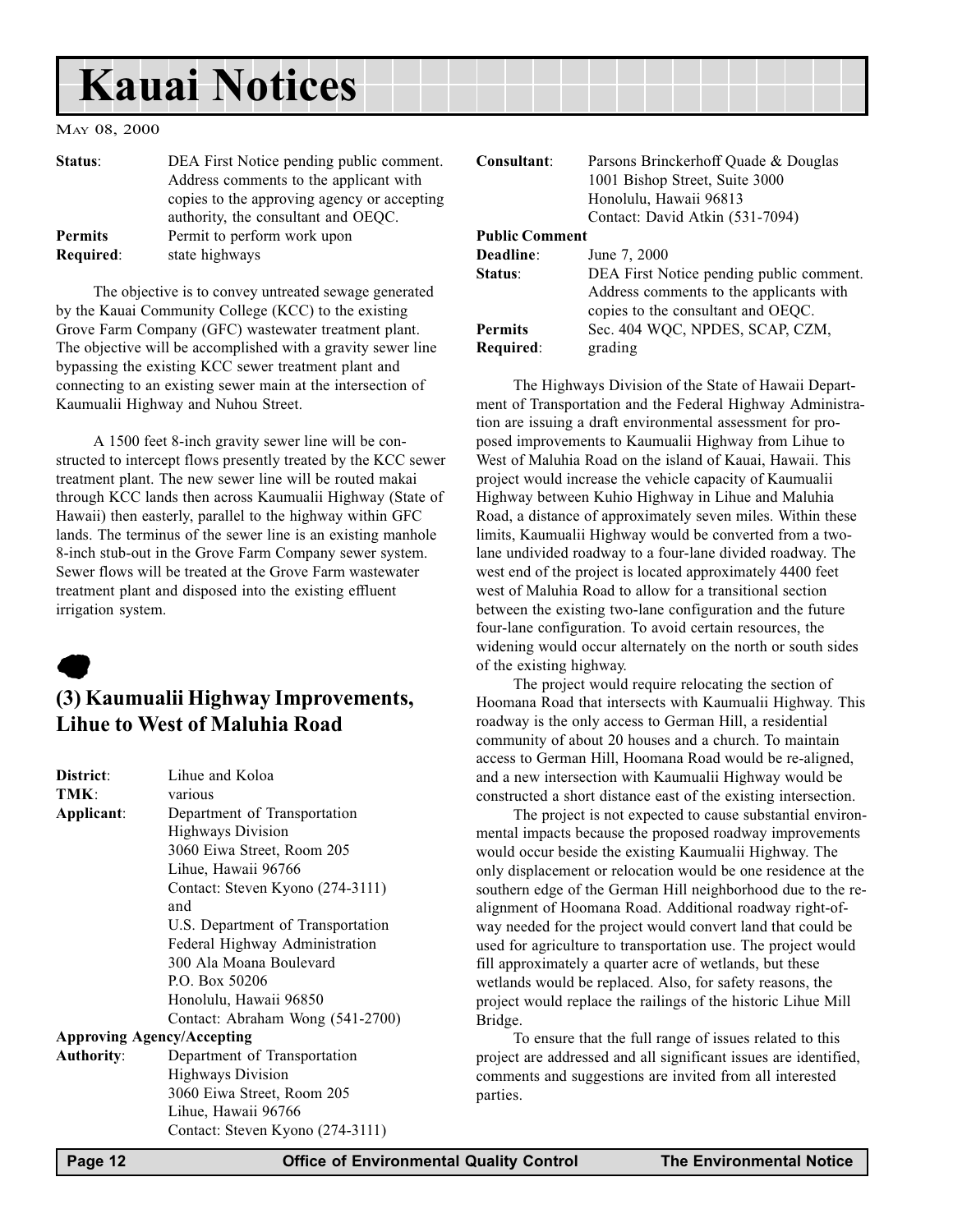# <span id="page-12-0"></span>Shoreline Notices

MAY 08, 2000

#### Shoreline Certification Applications

Pursuant to § 13 -222-12, HAR the following shoreline certification applications are available for inspection at the DLNR District Land Offices on Kauai, Hawaii and Maui and at Room 220, 1151 Punchbowl St., Honolulu, Oahu (Tel: 587-0414). All comments shall be submitted in writing to the State Land Surveyor, 1151 Punchbowl Street, Room 210, Honolulu, HI 96813 and postmarked no later than fifteen (15) calendar days from the date of the public notice of the application.

| Case No. | Date<br>Received           | Location<br>Applicant                                                                                                                                                                                                                    |                                                                  | Tax Map<br>Key                        |
|----------|----------------------------|------------------------------------------------------------------------------------------------------------------------------------------------------------------------------------------------------------------------------------------|------------------------------------------------------------------|---------------------------------------|
| $HA-223$ | 04/17/00                   | Being portion of R. P. 7679, Mahele Award 5 and 38<br>to Koopua and Kamakahonu at Kaiholena 1 and 2<br>North Kohala, Island of Hawaii, Hawaii (Vacant)<br>Purpose: Obtain County Building Permit                                         | R. M. Towill Corporation, for<br>Pahaku Kea LLC                  | $5 - 8 - 1 : 001$                     |
| $0A-769$ | 04/17/00                   | Lot B-2 of Land Court Application 1005 (Map 4) at<br>Kaluhole, Honolulu, Oahu, Hawaii (3241 Diamond<br>Head Road)<br>Purpose: Obtain Building Permit for renovation and<br>remodeling                                                    | R. M. Towill Corporation, for<br>Inarlya America Ltd.            | $3 - 1 - 37:011$                      |
| $MA-206$ | 04/26/00                   | Being a portion of section 01 of the First Portion of<br>Hamakuapoko Huito J. M. Alexander, Lower Paia,<br>Hamakuapoko, Makawao, Maui (28 Lower Paia)<br>Purpose: Obtain County Permit for improvements                                  | A&B Properties, Inc., for A&B<br>Hawaii, Inc.                    | $2 - 6 - 01$ : Por.<br>0 <sub>1</sub> |
| $MA-224$ | 04/28/00<br>R esu bm itted | Lot 55 of Makena Beach Lots, being a portion of<br>Land Commission Award 11216, Apana 21 to<br>Kekau onohi (Makai of Keoneolo-Makena Road)<br>Purpose: To determine setback                                                              | Austin, Tsutsumi & Associates,<br>Inc., for Palavea Bay Partners | $2 - 1 - 11:013$                      |
| OA-768   | 04/17/00                   | Land Court Application 1069-Subdivision of lot<br>4603 as shown on Map 451 into lots 4603 A and<br>4603-B and designation of easement A and B<br>affecting lot 4603-A Honouliuli. Ewa, Oahu, Hawaii<br>Purpose: Approval for subdivision | Walter P. Thompson, Inc., for<br>Ihi'lani Hotel, LLC             | $9 - 1 - 57:001$                      |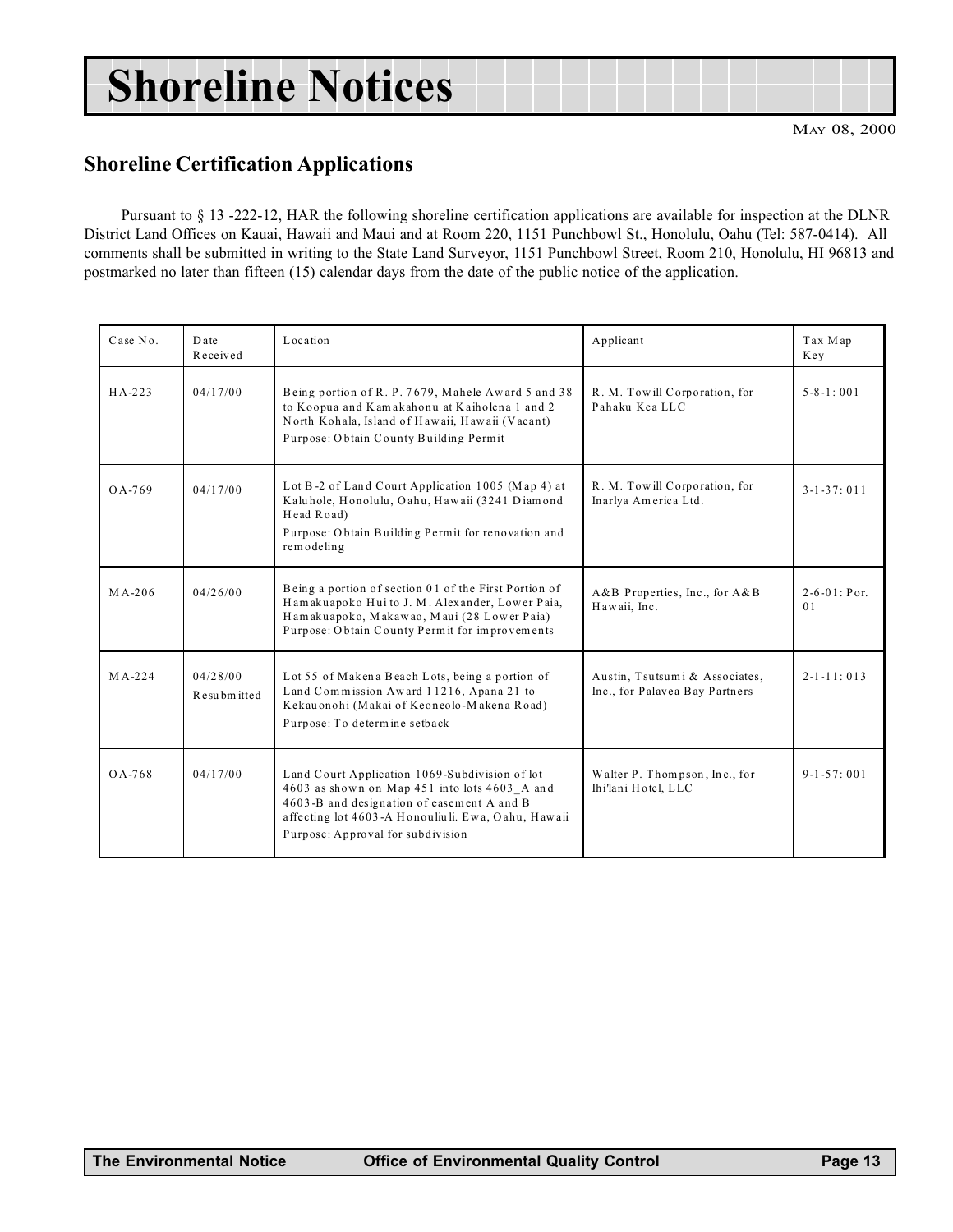<span id="page-13-0"></span>

| <b>Shoreline Notices</b> |
|--------------------------|
|                          |

#### Shoreline Certifications and Rejections

Pursuant to §13-222-26, HAR the following shorelines have been certified or rejected by the DLNR. A person may appeal a certification or rejection to the BLNR, 1151 Punchbowl Street, Room 220, Honolulu, HI 96813, by requesting in writing a contested case hearing no later than twenty (20) calendar days from the date of public notice of certification or rejection.

| Case No. | Cert/Rej                  | Location                                                                                                                                                                                                                                                                                                                          | Applicant                                                        | Tax Map<br>Key                                    |
|----------|---------------------------|-----------------------------------------------------------------------------------------------------------------------------------------------------------------------------------------------------------------------------------------------------------------------------------------------------------------------------------|------------------------------------------------------------------|---------------------------------------------------|
| OA-459   | Certification<br>04/26/00 | Lot 283 Land Court Application 1052 as shown on<br>Wesley T. Tengan, for Karen Ann<br>Map 7, Makaha, Waianae, Oahu, Hawaii (84-<br>Ulin<br>Makau Street)<br>Purpose: Determine building setback for future<br>planning                                                                                                            |                                                                  | $8-4-9:008$                                       |
| $OA-502$ | Certification<br>04/26/00 | Lot 10, Section D, Kawailoa Beach Lots, Kawailoa,<br>Waialua, Oahu, Hawaii (61-765 Papailoa Place)<br>Purpose: Obtain County Building Permit                                                                                                                                                                                      | Walter P. Thompson, Inc., for<br>Theodore A. McFarland           | $6-1-04:086$                                      |
| OA-764   | Certification<br>04/26/00 | Lot 16 Kaiaka Beach Lots, being a portion of R. P.<br>4475, Land Commission Award 7713, Apana34 to<br>V. Kamamalu at Paalaa-Kai, Wailua, Oahu, Hawaii<br>(66-425 Pikai Street)<br>Purpose: Obtain Building Permit for renovation and<br>remodeling of existing structure                                                          | ParEn, Inc., dba park engineering,<br>for John W. White          | $6 - 6 - 31:001$                                  |
| $MA-219$ | Certification<br>04/26/00 | Being portion of Land Commission Award 11216,<br>Apana 1 to M. Kekauonohi, being also all of Lots<br>42, 43 and 44 of Mekena Beach Lots (Makena<br>Road between Wailea Alanui Drive and Makena<br>Alanui)<br>Purpose: Establish shoreline to determine planning<br>of future use of the properties                                | Warren S. Unemori Engineering,<br>Inc., for Howard M. Berstein   | $2 - 1 - 011$ :<br>024.025 and<br>026             |
| MA-222   | Certification<br>04/26/00 | Land Makai of Lower Honoapiilani Road, Lahaina,<br>Maui, Hawaii<br>Purpose: Obtain permit for Honoapiilani Road<br>Improvements Phase IV                                                                                                                                                                                          | Austin, Tsutsumi and Associates,<br>Inc., for County of Maui     | $4 - 3 - 15$ :<br>between<br>parcel 08 and<br>036 |
| MA-223   | Certification<br>04/26/00 | Portion of Lot 1-A of the Bechert Estate Subdivision<br>Austin, Tsutsumi and Associates,<br>at Lahaina, Maui, Hawaii (Makai of Lower<br>Inc., for Maui Department of<br>Public Works and Waste<br>Honoapiilani Highway and South of Kahananui<br>Stream)<br>Management<br>Purpose Honoapiilani Highway Improvements -<br>Phase IV |                                                                  | $4 - 3 - 10:009$                                  |
| KA-073   | Certification<br>04/26/00 | Lot 6, Moloaa Hui Lots, Kawaihau, Kauai, Hawaii                                                                                                                                                                                                                                                                                   | Caires Land Surveying for Emil E.<br>Mansat, Jr.                 | 4-9-014: 015                                      |
| MA-224   | Withdrawn<br>04/27/00     | Lot 55 of Makena Beach Lots, being a portion of<br>Land Commission Award 11216, Apana 21 to<br>Kekauonohi (Makai of Keoneolo-Makena Road)<br>Purpose To determine setback                                                                                                                                                         | Austin, Tsutsumi & Associates,<br>Inc., for Palavea Bay Partners | $2 - 1 - 11:013$                                  |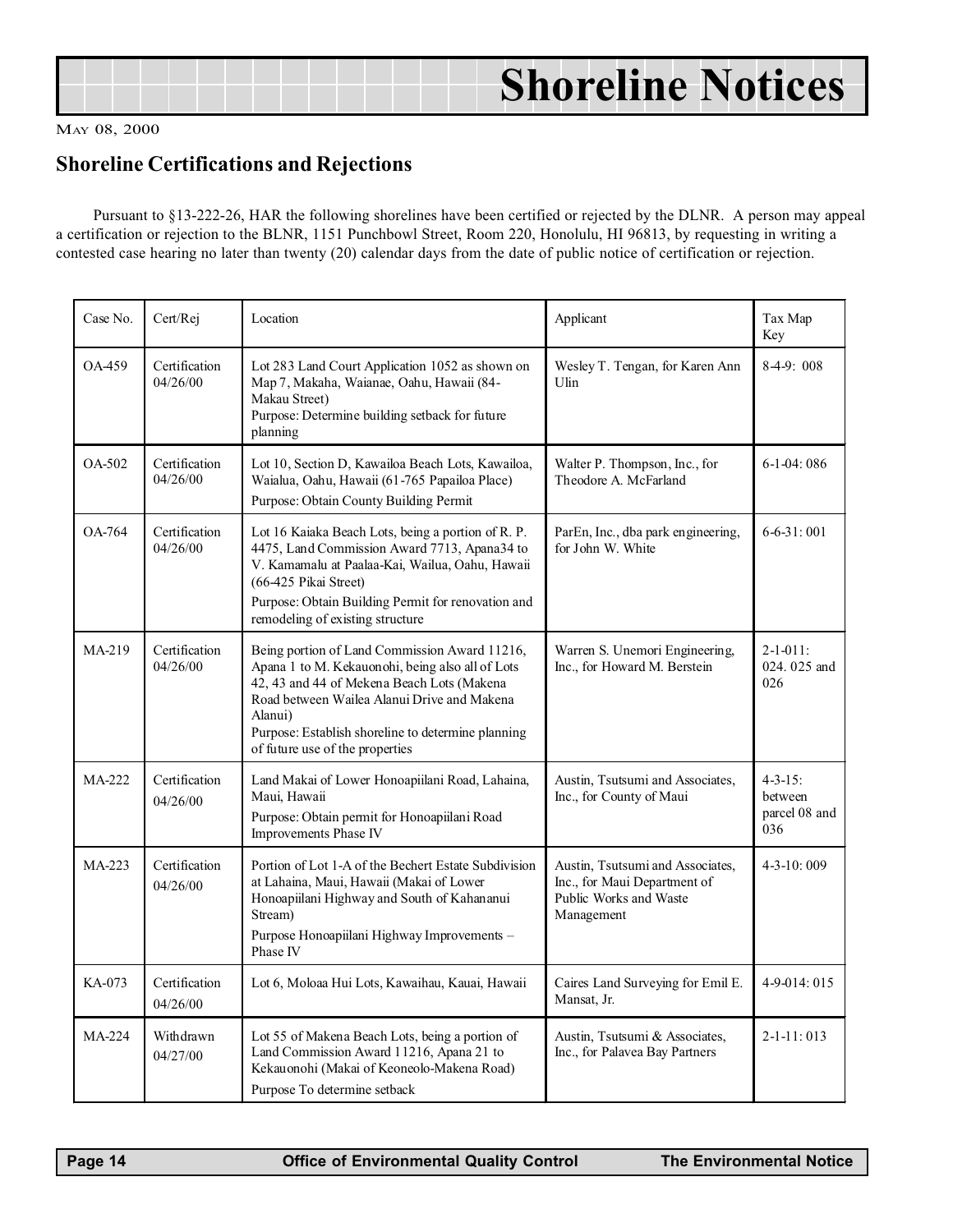# Land Use Commission Notices

# $\bullet$ Kapalawai Resort

The LUC has received the following district boundary amendment petition, filed pursuant to Chapter 205, HRS:

| Docket No./        | $A00-731$                             |
|--------------------|---------------------------------------|
| <b>Petitioner:</b> | Destination Villages Kauai, a limited |
|                    | liability company                     |
| <b>Location:</b>   | Makaweli, Kauai                       |
| Acreage:           | 153.696 acres                         |
| TMK:               | $1-7-05$ : por. 1                     |
| Request:           | Agricultural to Urban                 |
| Date Filed:        | April 10, 2000                        |

MAY 08, 2000

If you would like further detailed information on this matter, please contact:

State Land Use Commission

Location Address Leiopapa A Kamehameha Building (State Office Tower) 235 S. Beretania Street, Room 406 Honolulu, Hawaii 96813

Mailing Address P.O. Box 2359 Honolulu, Hawaii 96804-2359

Phone: 587-3822

# Coastal Zone News

#### Federal Consistency Reviews

The Hawaii Coastal Zone Management (CZM) Program has received the following federal actions to review for consistency with the CZM objectives and policies in Chapter 205A, Hawaii Revised Statutes. This public notice is being provided in accordance with section 306(d)(14) of the National Coastal Zone Management Act of 1972, as amended. For more information, please call John Nakagawa with the Hawaii CZM Program at 587-2878. Federally mandated deadlines require that comments be received by the date specified for each CZM consistency review and can be mailed to:

David W. Blane, Director Office of Planning Dept. of Business, Economic Development and Tourism P.O. Box 2359 Honolulu, Hawaii 96804 Or, fax comments to the CZM Program at 587-2899.

## (1) Federal Funding to Expand and Improve Isaac Hale Beach Park, Pohoiki, Puna, Hawaii

| Applicant:  | County of Hawaii Department of Parks and  |
|-------------|-------------------------------------------|
|             | Recreation                                |
|             | Contact: Glenn Miyao, 961-8313            |
| Consultant: | Ron Terry, Ph.D., (808) 982-5831          |
|             | <b>Federal Action: Federal Assistance</b> |
|             |                                           |

Federal Agency: Federal Emergency Management Agency Location: Isaac Hale Beach Park, Pohoiki, Puna, Hawaii

#### TMK: (3rd) 1-3-8: 16, 21, 33, 34 & 1-4-2: 8 Proposed Action:

Receive and use funds from the Federal Emergency Management Agency to expand and improve Isaac Hale Beach Park through construction of new park facilities on adjacent shorefront properties. The project is intended to replace recreational and infrastructure facilities that were lost at Kalapana during the 1989-1990 lava flows. The park improvements would provide opportunities for ocean swimming, surfing, picnicking, group meeting/parties, sunbathing, snorkeling, spear fishing, net fishing, and volleyball. Access roads and parking are proposed to improve traffic circulation. Planned facilities include a pavilion, public restrooms, public showers, picnic tables with shelters, a barbecue grill with a roof, a volleyball court, a lifeguard stand, and a utility shed. Comments Due: May 22, 2000

## (2) Federal Funding to Improve Ahalanui County Park, Puna, Hawaii

| Applicant:                                                 | County of Hawaii Department of Parks and  |  |  |  |
|------------------------------------------------------------|-------------------------------------------|--|--|--|
|                                                            | Recreation                                |  |  |  |
|                                                            | Contact: Glenn Miyao, 961-8313            |  |  |  |
| Consultant:                                                | Ron Terry, Ph.D., (808) 982-5831          |  |  |  |
|                                                            | <b>Federal Action: Federal Assistance</b> |  |  |  |
| <b>Federal Agency: Federal Emergency Management Agency</b> |                                           |  |  |  |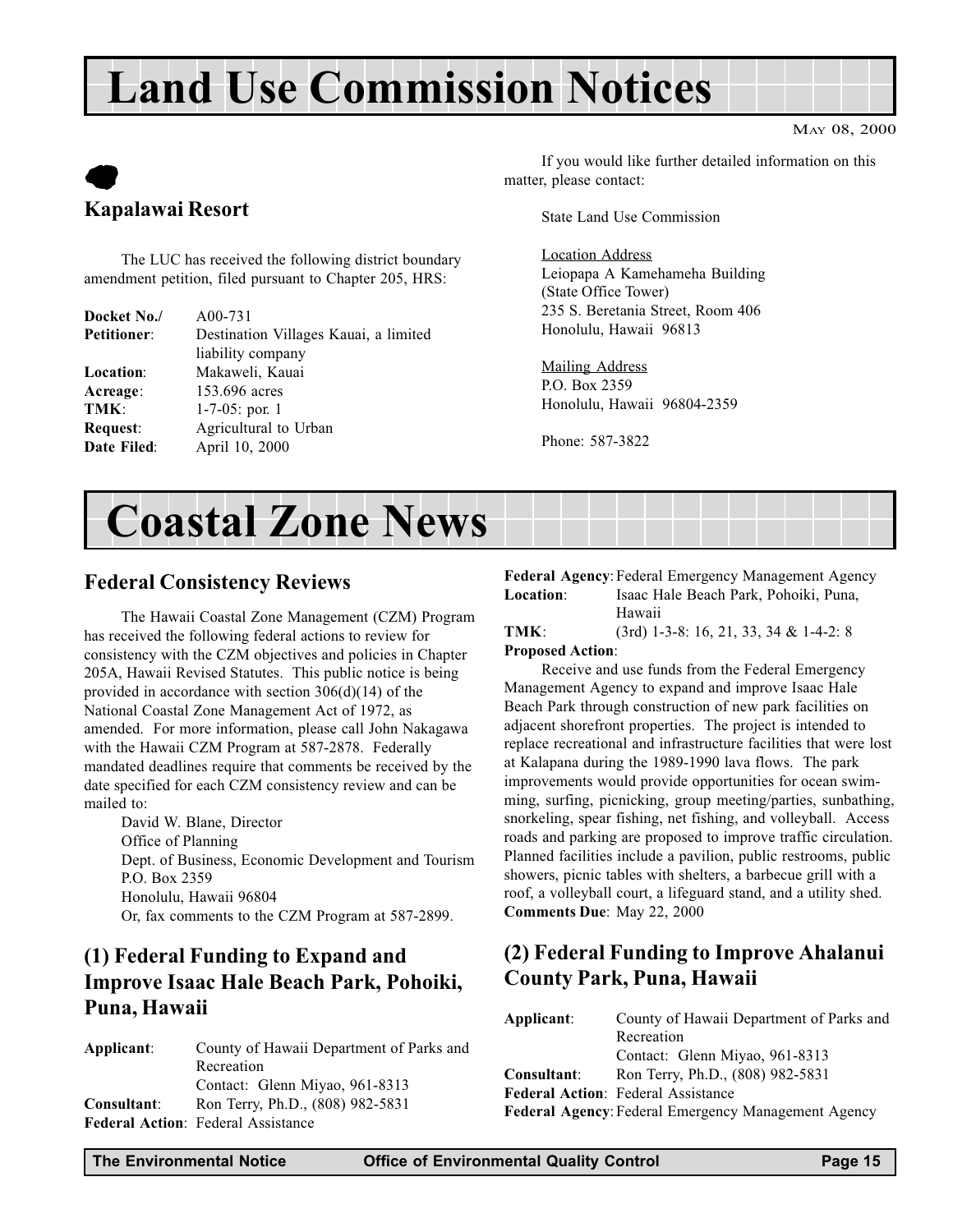<span id="page-15-0"></span>

| <b>Location:</b> | Ahalanui Beach Park, Pohoiki, Puna, |
|------------------|-------------------------------------|
|                  | Hawaii                              |

TMK: (3rd) 1-4-2: 5, 6, 61

#### Proposed Action:

Receive and use funds from the Federal Emergency Management Agency to construct improvements to Ahalanui County Park. The project is intended to replace recreational and infrastructure facilities that were lost at Kalapana during the 1989-1990 lava flows. The park improvements include building a 52 stall parking lot with four handicap spaces, improve 2,000 feet of roadway fronting the park, install telephone line, improve safety facilities in swimming pond, install landscaping, and provide restrooms, picnic tables, shelters and walkways.

Comments Due: May 22, 2000

#### (3) Establish an Offshore Commercial Fish Farm, Ewa Beach, Oahu

| Applicant: | Cates International, Inc.               |
|------------|-----------------------------------------|
|            | Contact: Ms. Virginia Enos, Vice Presi- |
|            | dent. 262-0267                          |
|            |                                         |

Federal Action: Department of the Army Permit

Federal Agency: U.S. Army Corps of Engineers, 438-9258 Location: 2 miles offshore and south of Ewa Beach, Oahu

#### Proposed Action:

Establish an open ocean commercial fish farm by mooring a maximum of four submerged cages in waters 150 feet deep, two miles offshore and south of Ewa Beach, Oahu. The proposed operation plans to begin with two cages and increase to four cages as market demand dictates. The cages would be moored by an anchor system using a central cement block weight and a series of danforth type anchors. Each cage is 80 feet wide by 60 feet tall and has a potential of producing 150,000 pounds of fish every eight months. Moi ( Pacific Threadfin), a native species of fish, is the proposed stock. A notice of the Draft Environmental Assessment being reviewed by the Department of Land and Natural Resources appeared in The Environmental Notice on April 22, 2000. Comments Due: May 22, 2000

## (4) Road Crossing and Culvert at Kumukumu Stream, Kealia, Kauai

Applicant: Kealia Makai Holdings, LLC Consultant: PBR Hawaii Contact: Ms. Yukie Ohashi, (808) 961- 3333 Federal Action: Department of the Army Permit Federal Agency: U.S. Army Corps of Engineers, 438-9258

Location: Kumukumu Stream, Kealia, Kauai TMK: (4th) 4-7-3: 1

#### Proposed Action:

Install a box culvert road crossing at the intermittent Kumukumu Stream at a location 1,200 feet inland from the ocean and 800 feet makai of Kuhio Highway. The road crossing is for an internal roadway serving the Kealia Makai subdivision. The culvert is designed as a triple box culvert with mauka and makai wingwalls and will be about 100 feet long by 26 feet wide.

Comments Due: May 22, 2000

#### (5) Emergency Closure of Northwestern Hawaiian Islands Commercial Lobster Fishery

Federal Action: Federal Activity Federal Agency: National Marine Fisheries Service Contact: Alvin Katekaru, 973-2937 Location: Northwestern Hawaiian Islands Proposed Action:

The National Marine Fisheries Service (NMFS) is proposing to close the year 2000 Northwestern Hawaiian Islands (NWHI) commercial lobster fishery, which is scheduled to open on July 1, 2000. The proposed action is intended to be a precautionary measure to safeguard against the potential for overfishing the lobster stocks in the NWHI. This action is in response to concerns raised by NMFS scientists that the estimates of the annual exploitable population figures may not be accurate and observations of a lack of appreciable rebuilding of certain lobster populations despite significant reductions in fishing effort. The closure would extend the currently closed lobster season (January 1 through June 30) from July 1 through December 31, 2000. Comments Due: May 22, 2000

#### Marine and Coastal Zone Management Advisory Group

The Marine and Coastal Zone Management Advisory Group (MACZMAG) will hold its next regularly scheduled meeting on Friday, May 19, 2000 from 9:00 a.m. - 11:00 a.m. in the State Office Tower, Room 204. For more information, please call Susan Feeney with the Hawaii CZM Program at 587-2880. MACZMAG meeting agendas and minutes are available on the Hawaii Coastal Zone Management Program web page at www.hawaii.gov/dbedt/czm.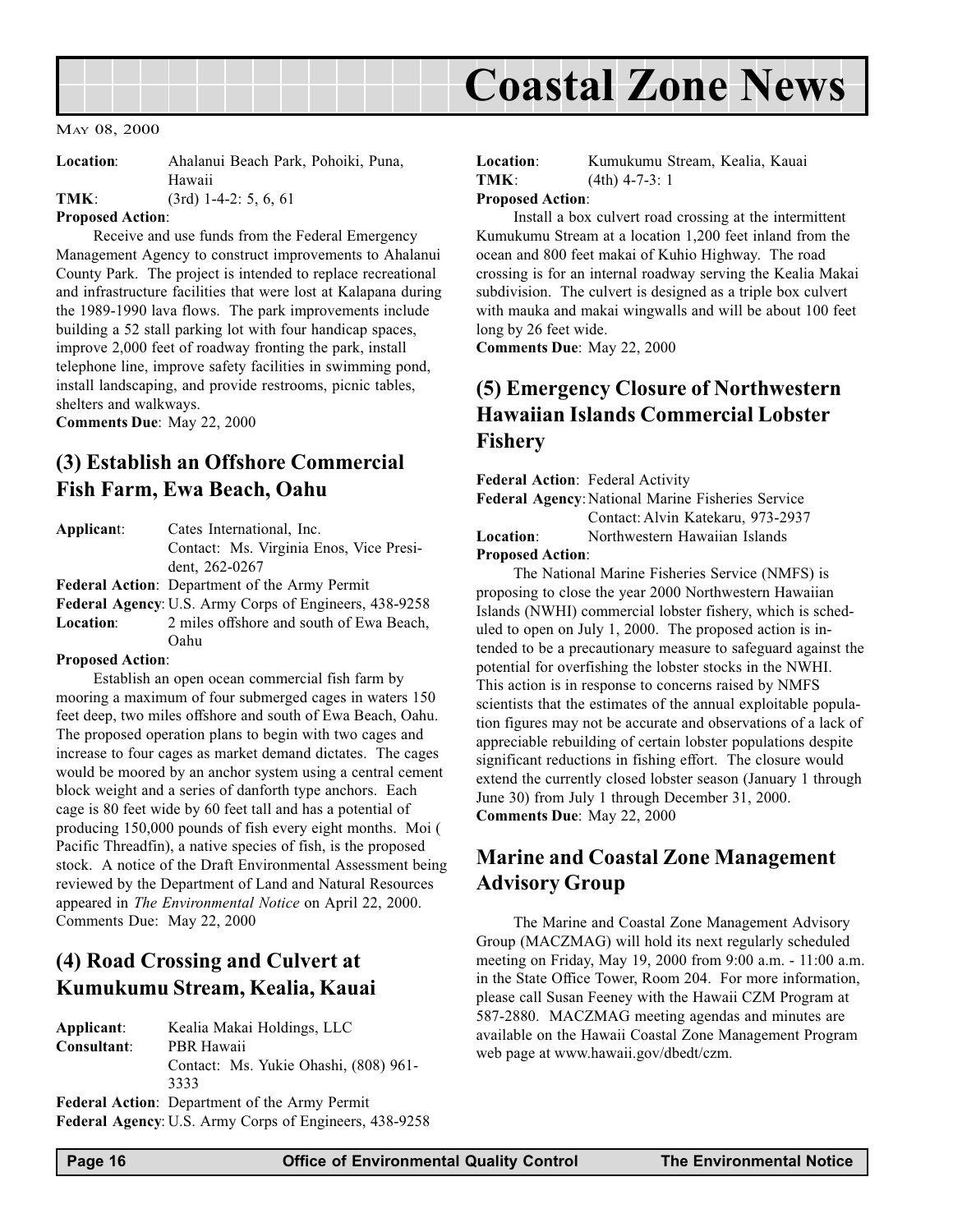# <span id="page-16-0"></span>Pollution Control Permits

#### Department of Health Permits

The following is a list of some pollution control permits currently being reviewed by the State Department of Health. For more information about any of the listed permits, please contact the appropriate branch or office of the Environmental Management Division at 919 Ala Moana Boulevard, Honolulu.

| Branch &<br>Permit Type                                                | Applicant &<br>Permit Number                             | Project<br>Location                               | Pertinent<br>Dates            | Proposed Use/Action                                                                                                |
|------------------------------------------------------------------------|----------------------------------------------------------|---------------------------------------------------|-------------------------------|--------------------------------------------------------------------------------------------------------------------|
| Clean Water<br>Branch, 586-<br>4309, NPDES                             | Marisco, Ltd.<br># 00-CW-PW-07                           | Barbers Point<br>Harbor, Oahu                     | Comments<br>Due:<br>5/17/2000 | Discharge of harbor<br>water flowing from<br>the drydock and<br>storm water runoff<br>into Barbers Point<br>Harbor |
| Clean Water<br>Branch, 586-<br>4309, NPDES                             | Maui Electric<br>Company,<br>Limited<br># 00-CW-PW-3     | Maalaea<br>Generating<br>Station, Maui            | Comments<br>Due:<br>5/24/2000 | Discharge of storm<br>water associated<br>with construction<br>activities and<br>industrial<br>activities          |
| Clean Water<br>Branch, 586-<br>4309, Water<br>Quality<br>Certification | U.S. Geological Kawainui and<br>Survey<br># 00-CW-WOC-08 | Alakahi<br>Stream,<br>Waipio<br>Valley,<br>Hawaii | Comments<br>Due:<br>5/24/2000 | Relocation or<br>reconstruction of<br>stream gages                                                                 |

#### Help Wanted: Environmental Health Specialists

The Department of Health is planning to hire several environmental health specialists. The positions require a degree in chemistry, physics, biology, zoology, or other field related to environmental science, and one to three years of professional experience in environmental protection or management.

The Department strongly prefers applicants with professional scientific experience in air, water, solid waste, hazardous waste, or underground storage tanks management. For applications and information call 586-4517.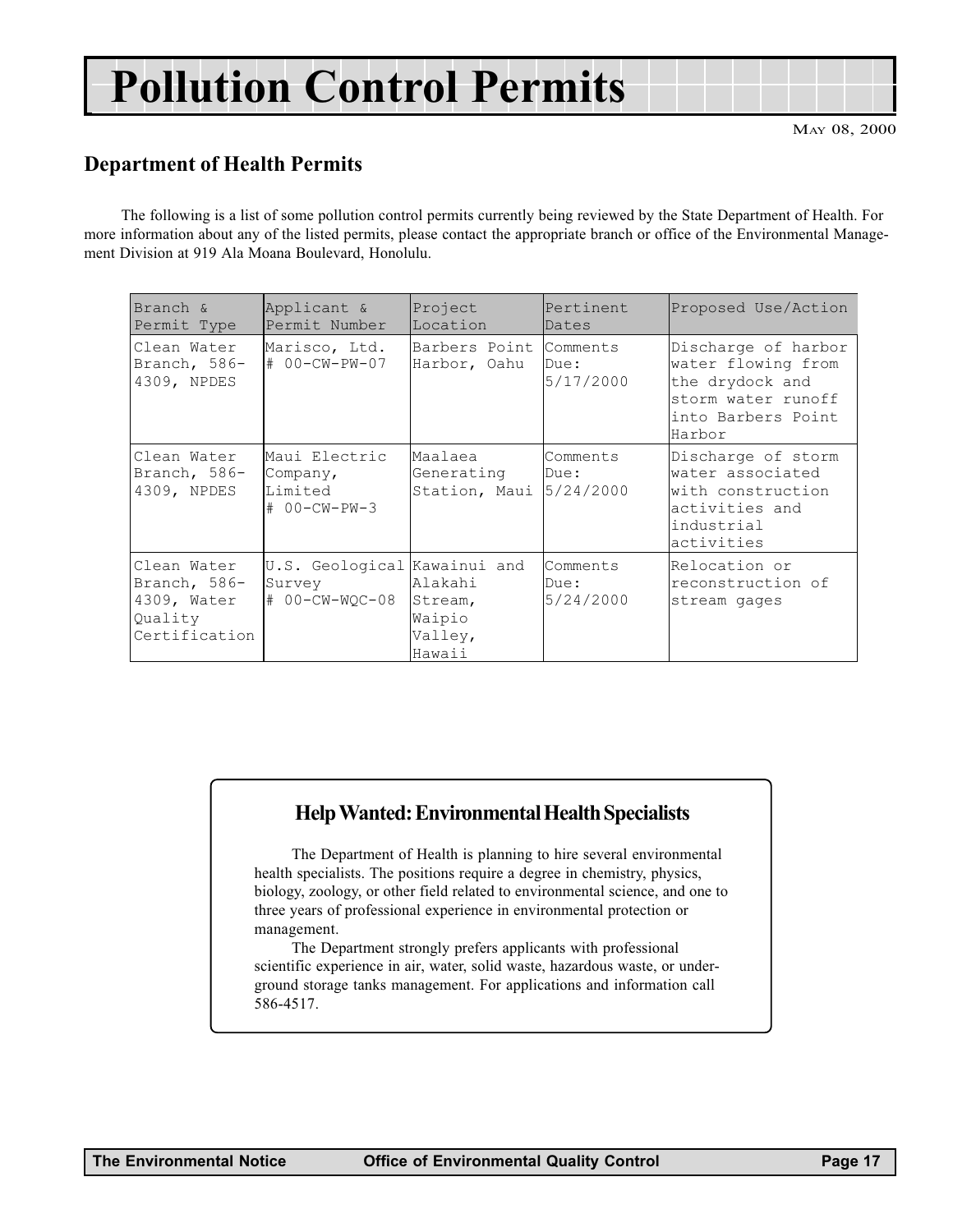<span id="page-17-0"></span>

#### Summary of Inspection and Enforcement Actions

The table below shows a tally of the inspections and responses conducted by DOH pollution control program personnel during the period from January through March 2000. Formal and informal enforcement actions, and the settlements that arise out of those actions, are counted as well. Inspections and enforcement actions are listed by program area. For more information, please contact Pat Felling at the DOH Environmental Planning Office at 586-4337.

|                                                   | Inspections /<br><b>Responses</b> | Informal<br>Actions <sup>1</sup> | <b>Formal</b><br>Actions <sup>2</sup> | <b>Formal Actions</b><br><b>Concluded</b> | <b>Formal Actions</b><br>Pending |
|---------------------------------------------------|-----------------------------------|----------------------------------|---------------------------------------|-------------------------------------------|----------------------------------|
|                                                   | January - March,<br>2000          | January -<br>March, 2000         | January -<br>March, 2000              | January - March,<br>2000                  | Total as of March,<br>2000       |
| Clean Air Branch                                  |                                   |                                  |                                       |                                           |                                  |
| <b>Fugitive Dust</b>                              | 128                               | 10                               | 0                                     | 0                                         | 0                                |
| Noncovered Sources                                | 27                                | 5                                | 1                                     | $\Omega$                                  | 6                                |
| <b>Covered Sources</b>                            | 51                                | 11                               | 2                                     | $\Omega$                                  | 3                                |
| Agricultural Burning                              | 83                                | 4                                | 0                                     | 0                                         | 1                                |
| <b>Open Burning</b>                               | 34                                | 9                                | 0                                     | $\mathbf 0$                               | 0                                |
| Others                                            | 83                                | $\overline{2}$                   | 0                                     | 0                                         | $\mathbf 0$                      |
| <b>Solid &amp; Hazardous Waste Branch</b>         |                                   |                                  |                                       |                                           |                                  |
| <b>Underground Storage Tanks</b>                  | 27                                | 3                                | 0                                     | 0                                         | $\mathbf 0$                      |
| Hazardous Waste                                   | 23                                | 5                                | 1                                     | $\overline{2}$                            | 10                               |
| Solid Waste                                       | 99                                | 3                                | $\mathbf{1}$                          | $\mathbf 0$                               | 4                                |
| <b>Clean Water Branch</b>                         |                                   |                                  |                                       |                                           |                                  |
| Permitted Discharges (NPDES)                      | 60                                | 9                                | 0                                     | 0                                         | $\overline{2}$                   |
| Non-permitted Discharges                          | 59                                | 6                                | 0                                     | 0                                         | 3                                |
| <b>Water Quality Certifications</b>               | 9                                 | 3                                | 0                                     | 0                                         | $\mathbf 0$                      |
| lWastewater Branch                                |                                   |                                  |                                       |                                           |                                  |
| Wastewater Treatment Plants                       | 27                                | 1                                | 0                                     | 0                                         | $\overline{2}$                   |
| Individual Wastewater Systems                     | 30                                | 9                                | 1                                     | $\mathbf 0$                               | 13                               |
| Animal Waste                                      | 4                                 | $\Omega$                         | 0                                     | $\mathbf 0$                               | $\Omega$                         |
|                                                   |                                   |                                  |                                       |                                           |                                  |
| <b>Safe Drinking Water Branch</b>                 |                                   |                                  |                                       |                                           |                                  |
| <b>Public Water Systems</b>                       | 6                                 | $\overline{7}$                   | 0                                     | $\Omega$                                  | 3                                |
| Wells - Underground Injection Control             | 8                                 | 6                                | 0                                     | 1                                         | 0                                |
|                                                   |                                   |                                  |                                       |                                           |                                  |
| <b>Hazard Evaluation &amp; Emergency Response</b> |                                   |                                  |                                       |                                           |                                  |
| <b>Oil Spills</b>                                 | 6                                 | $\mathbf{1}$                     | 0                                     | 0                                         | $\mathbf{1}$                     |
| Hazardous Waste Releases                          | 8                                 | 2                                | 1                                     | $\mathbf 0$                               | 3                                |
|                                                   |                                   |                                  |                                       |                                           |                                  |

<sup>1</sup> Informal actions generally cover less serious issues such as small infractions by individuals, or violations of permit technicalities which do not directly impact environmental quality. Specifically, informal actions are informal letters warning a person or entity that they are violating environmental laws, and normally requiring corrective action by a specified deadline. Field citations are also included in this category.

 $^2$  Formal actions generally cover any serious violation and repeat or continued violations of permit technicalities. Unsuccessful informal actions lead to formal actions. Specifically, formal actions are administrative "contested case" proceedings which typically include a formal notice of violation and an order. Orders often require corrective action, reports, and payment of a penalty. Administrative "trials" may be held.